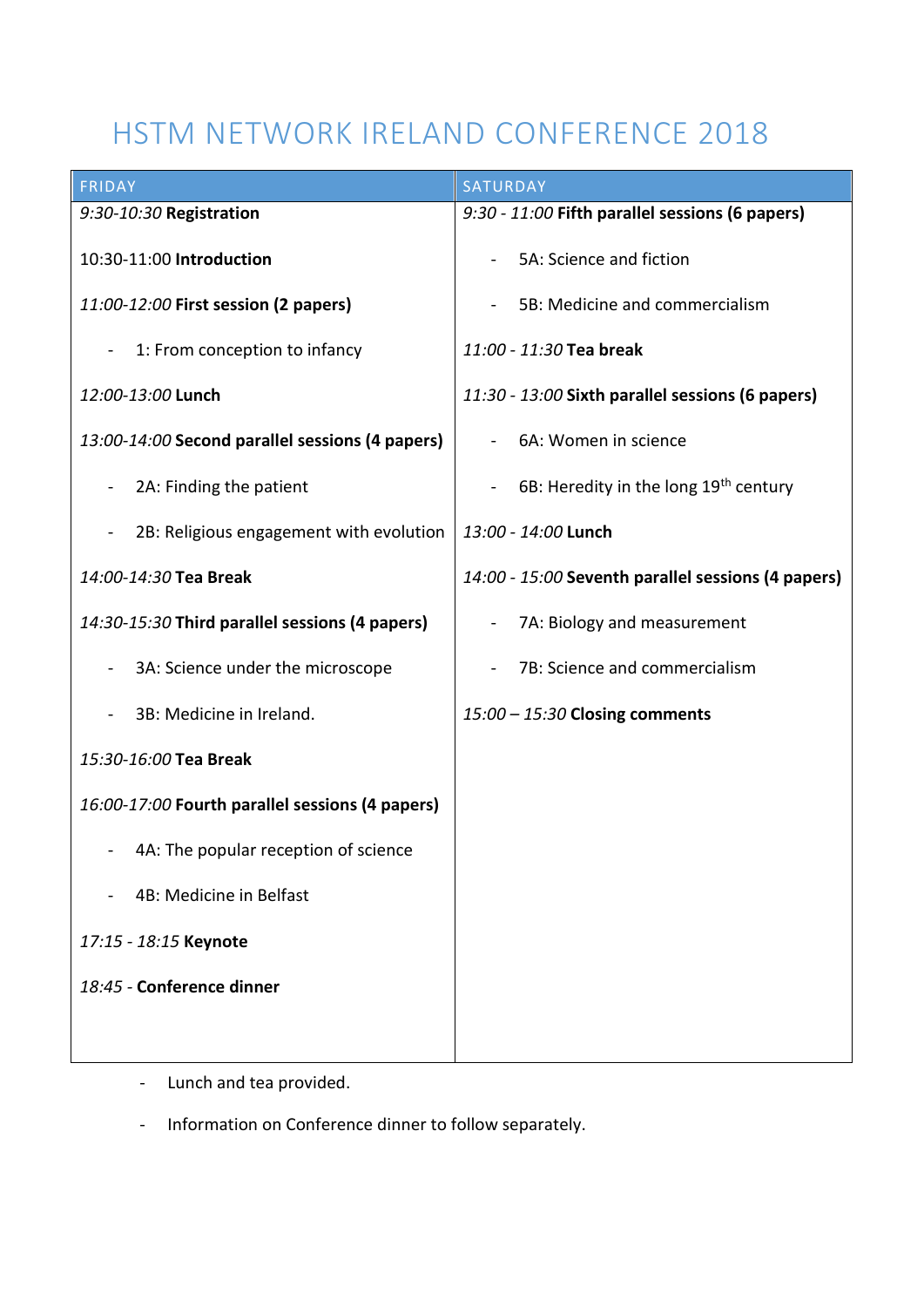# FRIDAY

| <b>REGISTRATION 9:30 - 10:30</b> |                       |                                                                                                                                                          |
|----------------------------------|-----------------------|----------------------------------------------------------------------------------------------------------------------------------------------------------|
| INTRODUCTION 10:30-11:00         |                       |                                                                                                                                                          |
|                                  |                       | FIRST SET: PARALLEL SESSIONS 10:30 - 12:00                                                                                                               |
| SESSION 4                        | P. 6                  | <b>FROM CONCEPTION TO INFANCY</b>                                                                                                                        |
| <b>Meray Amir</b>                | <b>OUB</b>            | The Commercialization of Reproductive Technologies<br>and the Biological Clock: How IVF Transformed Our<br>Understanding of the Female Reproductive Body |
| Maria<br>Björkman                | Uppsala<br>University | Defining, valuing, and negotiating fetuses and infants:<br>examples from the Swedish thalidomide case                                                    |

| LUNCH 12:00-13:00                 |                             |                                                                                                                                                      |
|-----------------------------------|-----------------------------|------------------------------------------------------------------------------------------------------------------------------------------------------|
|                                   |                             | SECOND SET: PARALLEL SESSIONS 13:00 - 14:00                                                                                                          |
| <b>SESSION 2A</b>                 | P. 7                        | <b>FINDING THE PATIENT</b>                                                                                                                           |
| Triona<br>Waters                  | University of<br>Limerick   | Remedying the 'growing evil': The curable and incurable<br>patients of the Limerick District Lunatic Asylum, 1827-<br>1847.                          |
| <b>Aisling</b><br><b>Shalvey</b>  | Universite de<br>Strasbourg | Recreating an ethical patient narrative through the use<br>of pathology records in Strasbourg during Nazi<br>occupation, 1941-1944                   |
|                                   |                             |                                                                                                                                                      |
| <b>SESSION 2B</b>                 | P.8                         | <b>RELIGIOUS ENGAGEMENT WITH EVOLUTION</b>                                                                                                           |
| Emma<br>Swain                     | QUB                         | Humans, Animals, and Evolution in the late-Victorian<br><b>Wesleyan-Methodist Magazine</b>                                                           |
| <b>Stuart</b><br><b>Mathieson</b> | QUB                         | 'Science, falsely so called' - the extinction of the<br>gentleman amateur, anti-Darwinism, and pseudoscience<br>at the Victoria Institute, 1865-1903 |

## LUNCH 14:00-14:30

THIRD SET: PARALLEL SESSIONS 14:30 – 15:30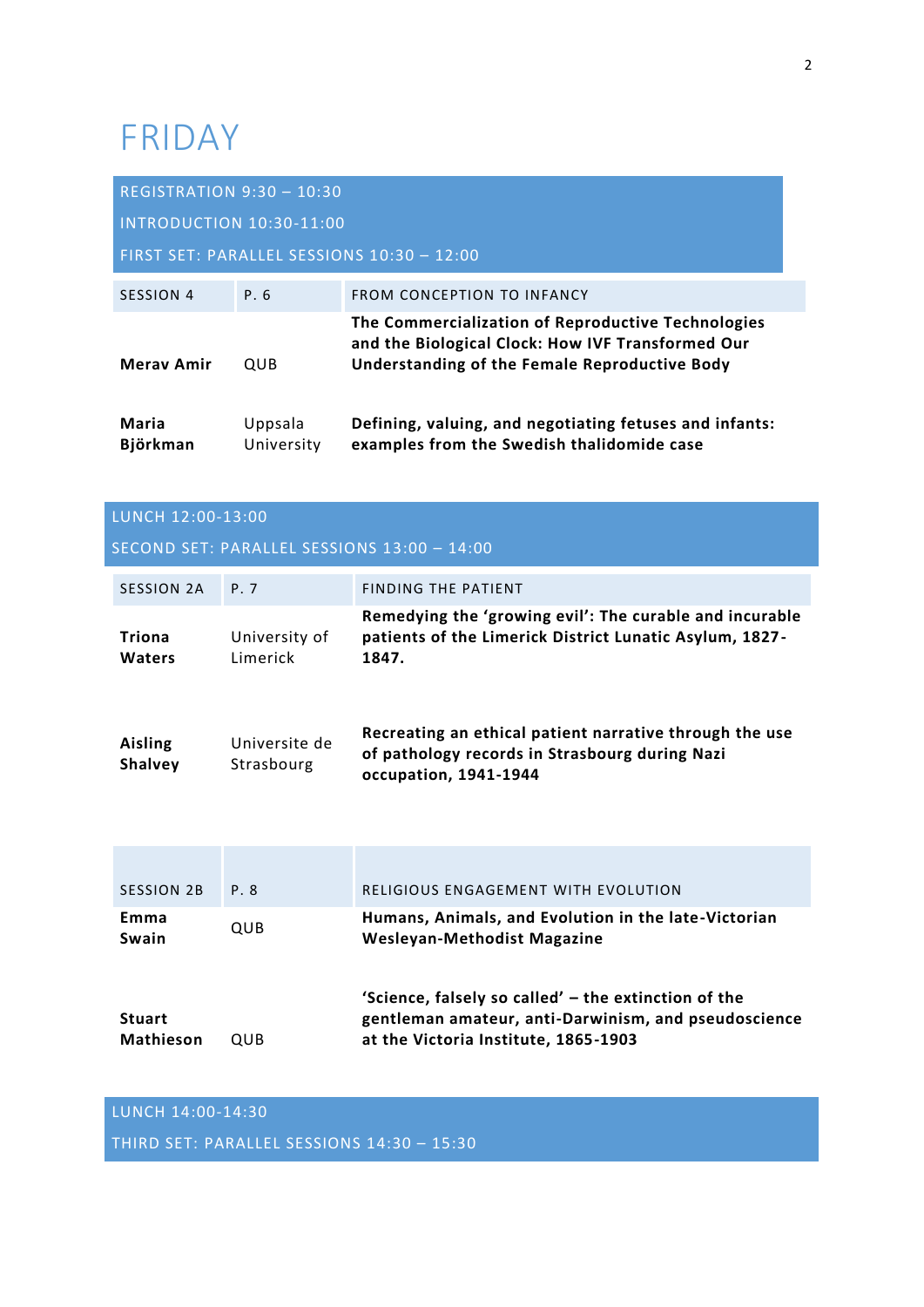| <b>SESSION 3A</b>             | P. 9                        | SCIENCE UNDER THE MICROSCOPE                                                                                                 |
|-------------------------------|-----------------------------|------------------------------------------------------------------------------------------------------------------------------|
| <b>Nicola</b><br>Williams     | University of<br>Leeds      | <b>Whose Authority? Disciplinary Entanglements in</b><br><b>Electron Microscopy and 1950s Plant Cellular</b><br>Architecture |
| <b>Dmitriy</b><br>Myelnikov   | University of<br>Manchester | Soviet narratives of bacteriophage therapy in the<br>early Cold War                                                          |
| <b>SESSION 3B</b>             | P. 10                       | <b>MEDICINE IN IRELAND</b>                                                                                                   |
| <b>Niall</b><br><b>Murray</b> | Independent                 | Medical Irish revolutionaries - a Co Cork case study                                                                         |
| Juliana<br>Adelman            | <b>DCU</b>                  | The Irish Dietary Survey and the rise of nutrition<br>science, c. 1940-1950.                                                 |

| <b>TEA BREAK 15:30-16:00</b> |       |                                                                                                       |
|------------------------------|-------|-------------------------------------------------------------------------------------------------------|
|                              |       | FOURTH SET: PARALLEL SESSIONS 16:00 - 17:00                                                           |
| <b>SESSION 4A</b>            | P. 11 | THE POPULAR RECEPTION OF SCIENCE                                                                      |
| <b>Rory</b><br>Mahwhinney    | QUB   | "Nature's Great Gala Performance" - The expeditions,<br>receptions and mobilities of the 1927 eclipse |
| <b>Diarmid</b><br>Finnegan   | QUB   | Celebrity scientists and the lecture circuit in Gilded Age<br>America                                 |
| <b>SESSION 4B</b>            | P. 12 | <b>MEDICINE IN BELFAST</b>                                                                            |
| Robyn<br>Atcheson            | QUB   | Women and syphilis: institutional medical relief for venereal<br>disease in Belfast, 1800-1851        |
| Gillian<br>Allmond           | QUB   | Purdysburn and Alt-Scherbitz: the German asylum in Belfast                                            |

## KEYNOTE 17:15 – 18:15

**NICK HOPWOOD,** on **"***Why you expect embryos when you're expecting."*

CONFERENCE DINNER 18:45-LATE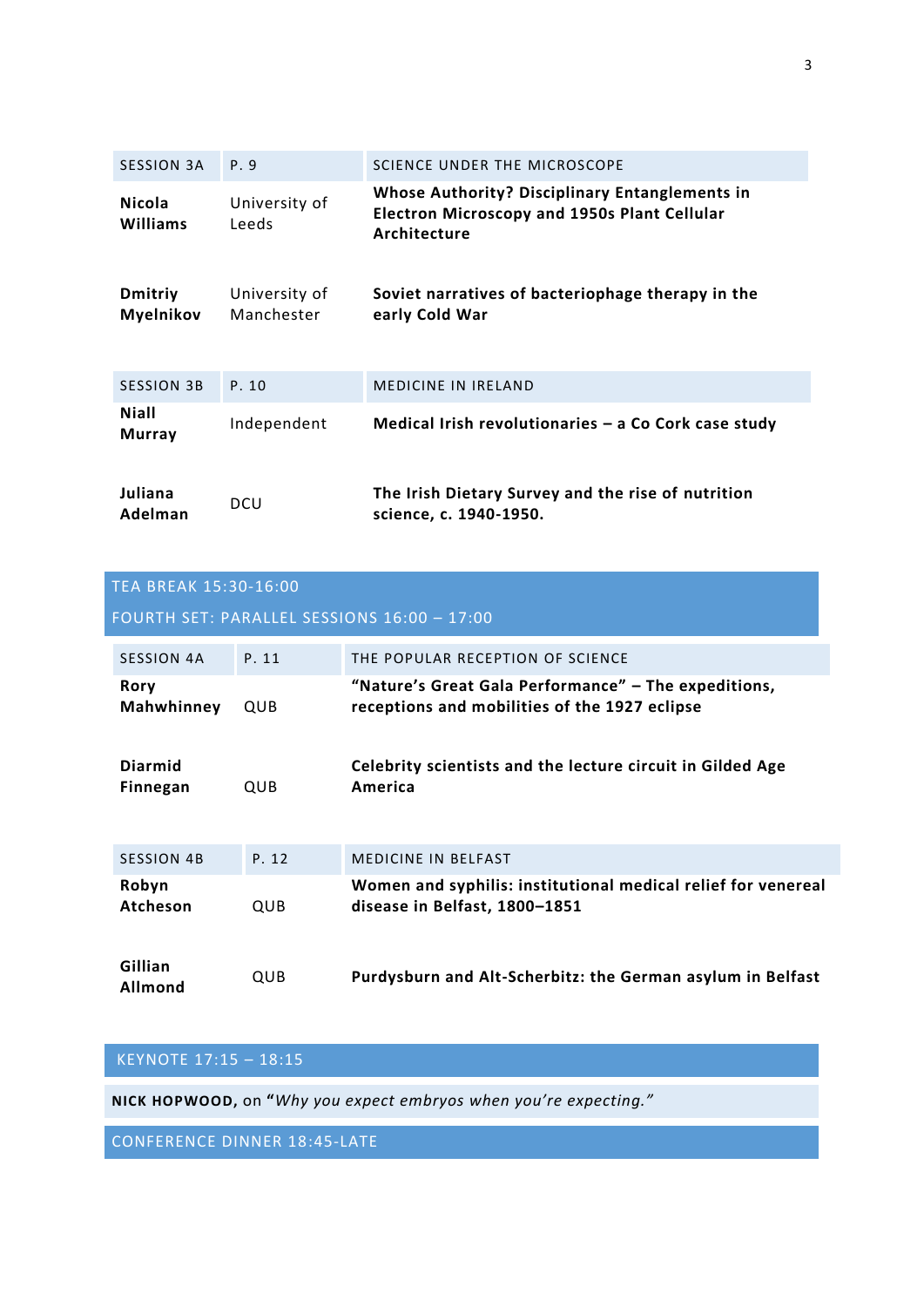# **SATURDAY**

|                            | FIFTH SET: PARALLEL SESSIONS 9:30 - 11:00       |                                                                                                                                               |
|----------------------------|-------------------------------------------------|-----------------------------------------------------------------------------------------------------------------------------------------------|
| <b>SESSION 5A</b>          | $P. 13-14$                                      | <b>SCIENCE AND FICTION</b>                                                                                                                    |
| Amy<br><b>Chambers</b>     | Manchester<br>Metropolitan<br>University        | 'Somewhere Between Science and Superstition':<br>Religious Outrage, Horrific Science, and The Exorcist                                        |
| <b>Natasha</b><br>Kennedy  | QUB                                             | "Memory, identity, and originality in the works of<br><b>Samuel Butler"</b>                                                                   |
| <b>Caroline</b><br>Sumpter | QUB                                             | Feminism, sympathy and the nineteenth-century<br>eugenic utopia                                                                               |
| <b>SESSION 5B</b>          | $P. 15-16$                                      | MEDICINE AND COMMERCIALISM                                                                                                                    |
| Lynda<br>Payne             | University of<br>Missouri-<br>Kansas City       | "Shunned as a loathsome object": The invention and<br>marketing of a mechanical bed for bedridden patients<br>in the early nineteenth century |
| Patricia<br>Marsh          | Independent                                     | 'Fight the Deadly influenza': Established and<br>commercial cures for influenza in Ireland during the<br>1918-19 pandemic                     |
| M.A.<br>Katritzky          | The Open<br>University,<br><b>Milton Keynes</b> | Parasitic conjoined twins: some early modern case<br>studies.                                                                                 |

## TEA BREAK 11:00-11:30

SIXTH SET: PARALLEL SESSIONS 11:30 – 13:00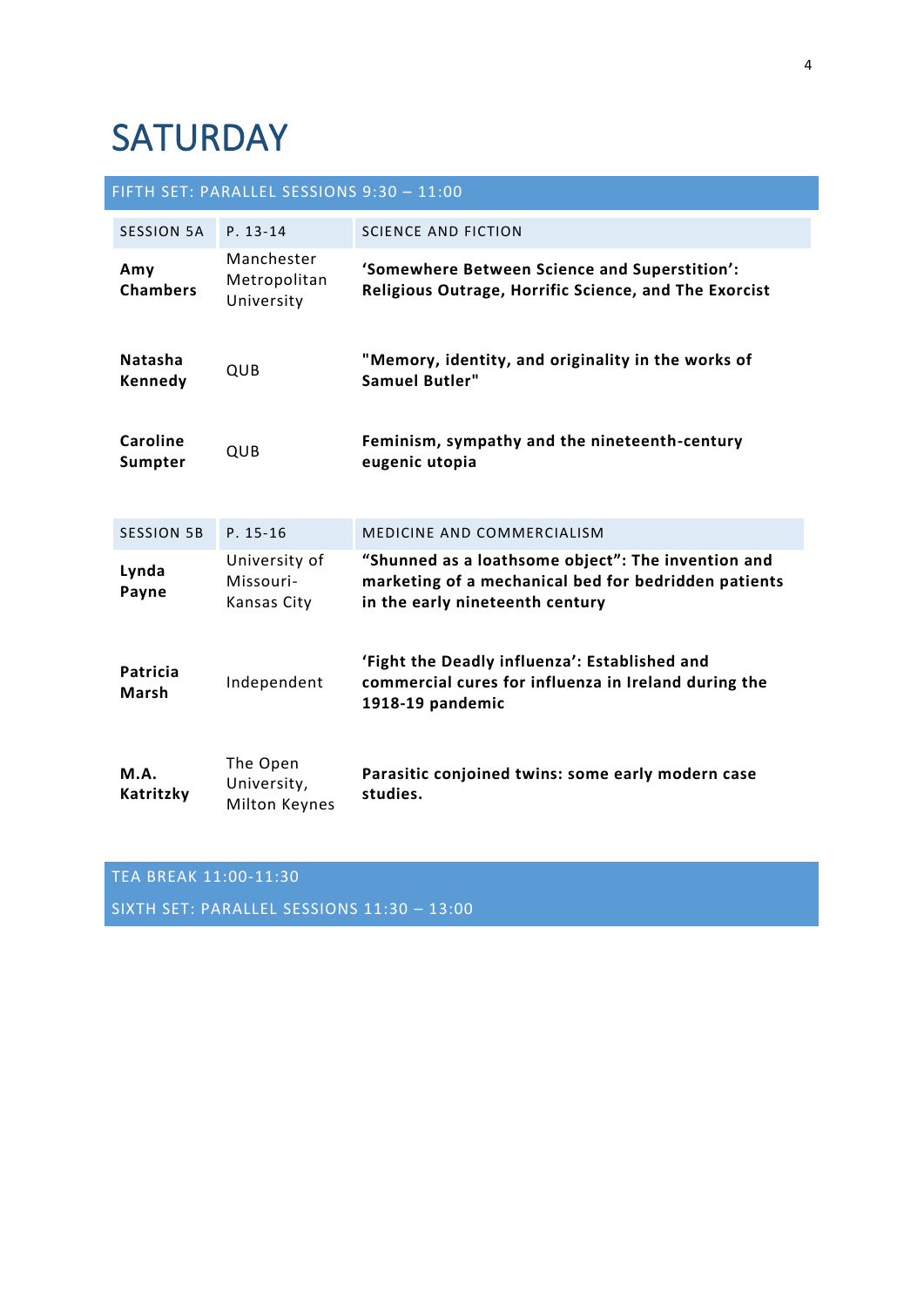| <b>SESSION 6A</b>                 | $P. 16-17$                   | <b>WOMEN IN SCIENCE</b>                                                                                            |
|-----------------------------------|------------------------------|--------------------------------------------------------------------------------------------------------------------|
| <b>Kathleen</b><br><b>Miller</b>  | University of<br>Toronto/QUB | Women, Public Health and Print During the Great Plague of<br>London in 1665                                        |
| <b>Lucy Havard</b>                | <b>UCL</b>                   | 'Preserving practices in the early modern kitchen'.                                                                |
| <b>Nuala</b><br>Johnson           | QUB                          | Illustrating Nature: Charlotte Wheeler-Cuffe and the Natural<br><b>History of Colonial Burma.</b>                  |
| <b>SESSION 6B</b>                 | P. 18-19                     | HEREDITY IN THE LONG 19TH CENTURY                                                                                  |
| <b>David</b><br><b>Ceccarelli</b> | University of<br>Rome        | From Foetal Infection to Epigenetic Inheritance: the Case of<br><b>Telegony</b>                                    |
| <b>Max</b><br><b>Meulendijks</b>  | QUB                          | Hungry Cells, Darwinian Struggles: Medical translations of<br>Phagocytic theory into British evolutionary debates. |
| <b>John Durnin</b>                | <b>UCL</b>                   | The Intemperate Brain: debates over habit and heredity in the<br>19th century                                      |
| LUNCH 13:00-14:00                 |                              |                                                                                                                    |

5

SEVENTH SET: PARALLEL SESSIONS 14:00 – 15:00

| SESSION 7A                      | $P. 19-20$                  | <b>BIOLOGY AND MEASUREMENT</b>                                                                            |  |
|---------------------------------|-----------------------------|-----------------------------------------------------------------------------------------------------------|--|
| <b>Thomas</b><br>Quick          | University of<br>Manchester | A "New Race" in the Making: Anthropometry, Genetics, and the<br>Albino Dogs of University College London. |  |
| <b>Matthew</b><br><b>Holmes</b> | University of<br>Cambridge  | <b>Philosophies of Transformation: Demonstrating D'Arcy</b><br><b>Thompson's Science of Form</b>          |  |
| <b>SESSION 7B</b>               | $P. 20 - 21$                | SCIENCE AND COMMERCIALISM                                                                                 |  |
| <b>Sam</b><br><b>Robinson</b>   | University<br>of York       | Anticipating Ocean Exploitation and the Law of the Sea (1968-84).                                         |  |
| Jonathan<br>Coopersmith         | Texas<br>A&M<br>University  | Like Flies to Honey: Fraud, Froth, and Investing in Emerging<br><b>Technologies</b>                       |  |
| CLOSING COMMENTS 15:00-15:30    |                             |                                                                                                           |  |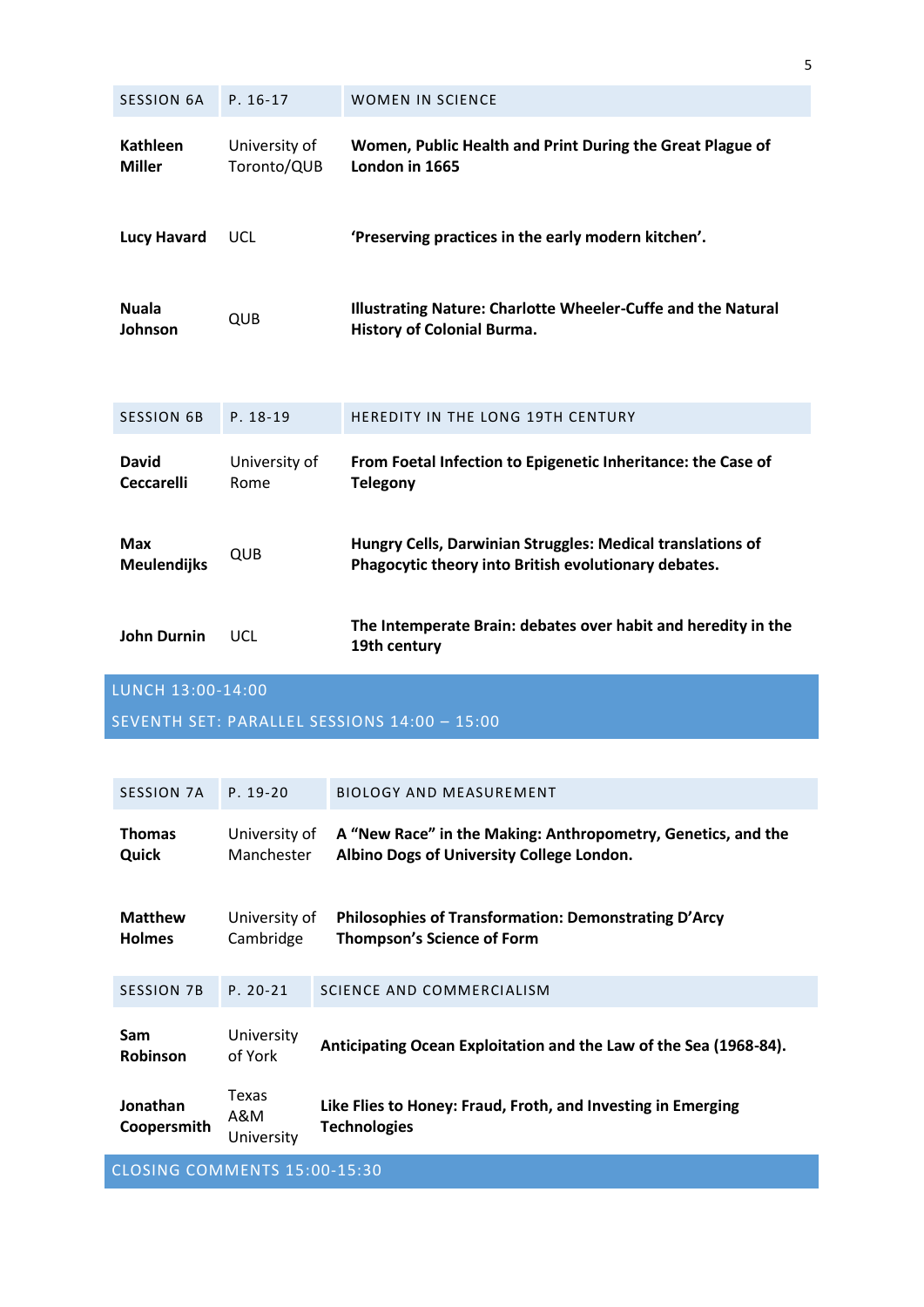## LIST OF ABSTRACTS (IN ORDER OF CONFERENCE PROGRAMME)

### **Merav Amir** QUB

**The Commercialization of Reproductive Technologies and the Biological Clock: How IVF Transformed Our Understanding of the Female Reproductive Body**

**Abstract:** The field of reproductive medicine experienced fundamental transformations in the late 1970s with the successful development of the in-vitro fertilization (IVF) procedure. The greatest novelty of IVF did not only stem from the fact that conception took place in a Petri dish, but that IVF is not a method of treating infertility, but a technology for bypassing any deficiency which hinders conception. The development of IVF therefore disassociated the field of assisted reproductive technologies from infertility as a medical condition with a particular history and with demographic characteristics, and shifted the emphasis of medical intervention to the production of a pregnancy. Concurrently, the introduction of IVF raised considerable objections among the American religious right which was gaining significant political clout during this period. These objections forced the federal government to stop all funding to medical centers researching or offering IVF treatments, and propelled the commercialization of this field, as its technology became too politically controversial. This talk will track the social effects of this reconfiguration of the field of assisted reproductive technologies. It will claim that the age-related decrease in the fecundity of women was attributed with a financial value, since unlike other types of infertility, it was one of the primary causes of impregnation difficulties among the targeted clients of this emerging market. This new-found interest in the declining fertility of premenopausal women did not only change public perceptions of infertility, but also transformed the social regulation of women's reproductive bodies through the concept of the biological clock, both on the individual level, and in biopolitical apparatuses.

**Keywords:** Artificial reproductive technologies, IVF, infertility, gender, biological clock

**Maria Björkman** Uppsala University

**Defining, valuing, and negotiating fetuses and infants: examples from the Swedish thalidomide case**

**Abstract:** The presentation analyzes the Swedish thalidomide case from three different perspectives: how fetuses and infants were defined, valued, and negotiated during the first years of the 1960s. It is inspired both by anthropological scholarship on notions of personhood, i.e. how the recognition of an individual as an accepted member of society, is negotiated through cultural, social, and political processes to create, or produce, personhood, and by the concept of biological citizenship. The latter acknowledges the influence of science, state practice, and medical technology on how an acceptable member of society is constructed. The backdrop is the Swedish welfare state with generous maternal and child support services, as well as eugenic attitudes. Three strands of the debate are examined. One strand tried to define the affected fetuses and infants. Were they even to be considered as human beings, or as something else? Was euthanasia, or "mercy-killing" an understandable solution? Another strand grasped with understanding the effects as well as the future life of the affected. What quality of life could they expect? A third strand argued that it was a national moral responsibility to provide care  $\Box$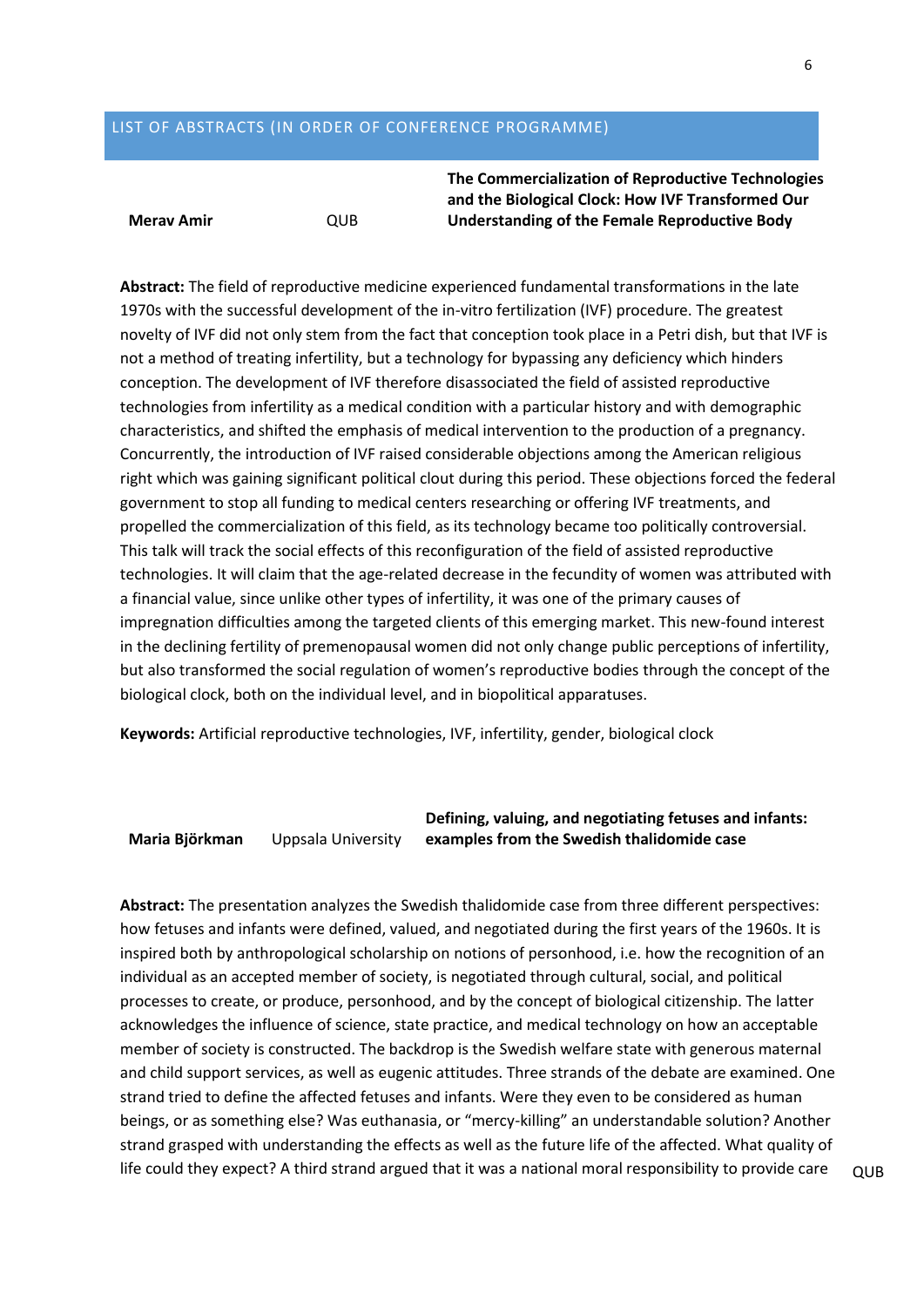and make sure that the affected were granted all prerequisites for a decent future. The account draws primarily on press material, which provides unique insights into the impromptu reactions and standpoints voiced in different strands of the debate.

**Keywords:** thalidomide, Sweden, personhood, biological citizenship, fetus.

#### **Triona Waters** University of Limerick **Remedying the 'growing evil': The curable and incurable patients of the Limerick District Lunatic Asylum, 1827-1847.**

**Abstract:** Giving a voice to patients within nineteenth century lunatic asylums is a feat that is considered near impossible within the scholarship of psychiatric history. Indeed, sources relaying personal opinion from those admitted are highly uncommon. However, the records of St. Joseph's Psychiatric Hospital, formally known as the Limerick District Lunatic Asylum, offer an insight into the psychiatric experience and outcome of those admitted into such an institution. The curable and incurable patients of this asylum were faced with the daily battle of maintaining their in-patient status, due to excessive levels of constant overcrowding. In order to 'apply some remedy to that daily growing evil of which this Board has long complained the increasing number of incurables,' the next of kin, friends, other custodial institutions as well as members of the Clergy were all called upon to take the onus of these people's outcome. By reconstructing this history, the voice of the patient, or rather lack of, is exhibited in terms of their admittance, treatment, discharge or continued incarceration. This paper will delineate the history of the Limerick asylum over the course of two decades concerning the struggles met in facilitating the insane, and will elaborate on how and why incarcerating the incurable idiot took precedence over the treatment of the curable lunatic.

**Keywords:** Medicine, Psychiatry, Lunatic, Asylum, Limerick.

| Aisling        | Universite de | Recreating an ethical patient narrative through the use of        |
|----------------|---------------|-------------------------------------------------------------------|
| <b>Shalvey</b> | Strasbourg    | pathology records in Strasbourg during Nazi occupation, 1941-1944 |

**Abstract:** Current research in medical history is driven to create patient centric analyses of primary source materials. In the absence of extensive patient records, other sources must be utilised to identify patient names and narratives. This research paper is based on primary source materials, focusing on the paediatric clinic in the university hospital of Strasbourg. This paper looks at the pathology records during the era of Nazi occupation in Alsace (1941 - 1944), and reconstructs information about the patient, their history, treatment, life, and death. The narrative of patient treatment, potential research undertaken with specimens, and the ethical basis of these records will also be analysed. This paper focuses on case studies to illustrate the narrative that can be constructed from doctors notes and autopsy records, highlighting the connections and collaborations within institutions and also with external clinics. Each one of these cases provides varying degrees of information, from those who were private patients for whom a large volume of records exists, to those who are used for research and student examination on dissection techniques. The cooperation with external and internal institutions within the hospital will be illustrated through these case studies, and will contribute to knowledge about how the hospital worked in the era. It will also show how detailed knowledge of a patient can be gathered from brief case histories. Finally, this research will briefly look into the ethical implications of pathology files and the use of patient specimens and data in historical perspective.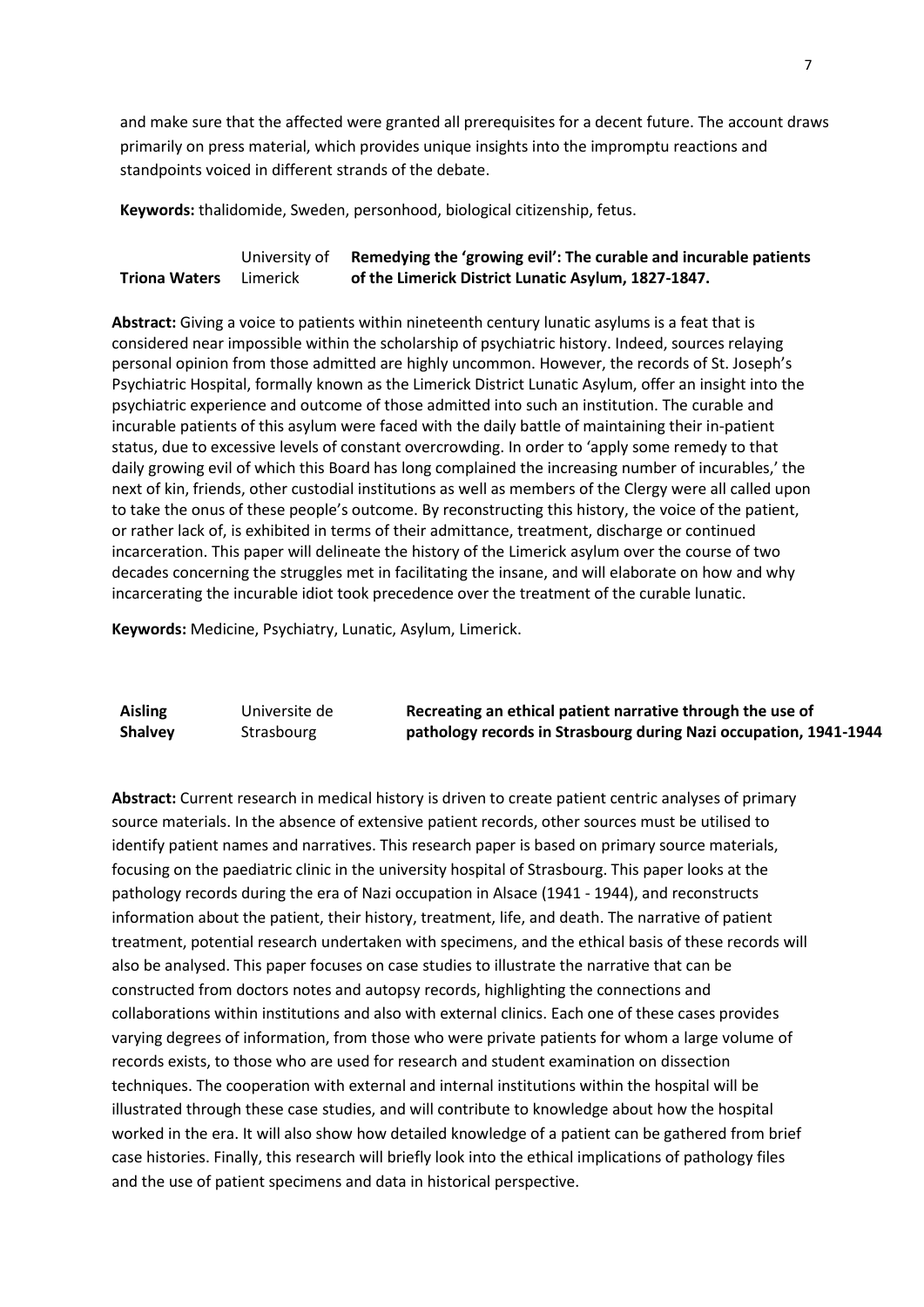**Keywords:** Pathology, patient, medical research, methodology.

|            |      | Humans, Animals, and Evolution in the late-Victorian |
|------------|------|------------------------------------------------------|
| Emma Swain | OUB. | <b>Wesleyan-Methodist Magazine</b>                   |

**Abstract:** This paper will reconsider the role of science in nineteenth century British Methodism by examining its official printed journal, *The Wesleyan-Methodist Magazine*. Complementing recent work which has moved away from a focus on elite spaces of knowledge, it will place the evolutionary science of late-Victorian Britain within the wider Wesleyan-Methodist tradition. Contributing to research highlighting the situated and social nature of science, it will examine how the magazine was a social space where scientific knowledge was produced, consumed, and circulated (Finnegan 2008). Emphasising the role of periodicals and their editors in shaping scientific meaning, it will examine how a network of Methodist ministers worked to actively construct accounts of science inoffensive to Christianity. In forming a different community of scientific interest, the magazine worked to mobilise science to serve the cultural and religious interests of British Methodism. Tracing the science contributions of a variety of Wesleyan ministers, including Rev. William Spiers and microbiologist William Henry Dallinger, this paper will consider their participation in debates surrounding human evolution. Concerned with the implications of evolutionary theory, Wesleyan contributors grappled with the concept of human uniqueness, and the physical similarities between humans and apes.

**Keywords:** Methodism, Evolution, Animals, Periodicals, Nineteenth Century.

|                         |            | 'Science, falsely so called' - the extinction of the |
|-------------------------|------------|------------------------------------------------------|
|                         |            | gentleman amateur, anti-Darwinism, and               |
| <b>Stuart Mathieson</b> | <b>OUB</b> | pseudoscience at the Victoria Institute, 1865-1903   |

**Abstract:** By the mid-nineteenth century, works by scientists such as Charles Lyell, Alfred Russel Wallace, and Charles Darwin had threatened traditional conceptions of the natural world, drawn heavily from scripture and from the natural theology of William Paley. Much attention has been paid to debates with the scientific community about evolution, human origins, and the age of the earth. Yet much of this has concentrated on the rapidly professionalising area of the natural sciences in academia. Debates within other fields, particularly those of well- educated amateurs, have received rather less attention. This paper attempts to remedy that situation, by examining the nineteenth century's leading anti-evolutionary organisation. Established in 1865, the Victoria Institute had as its prime objective the defence of 'the great truths revealed in Holy Scripture' from 'the opposition of science, falsely so called.' Bringing together professional scientists, clergymen, and gentlemen amateurs, the Victoria Institute aimed to investigate the latest developments in science from a religious perspective. Initially, this resulted in attempts to buttress religious belief against scientific discoveries; later, it developed into an opportunity for scientists of faith to discuss their beliefs with a sympathetic audience. Drawing on lectures delivered at the Victoria Institute, correspondence, and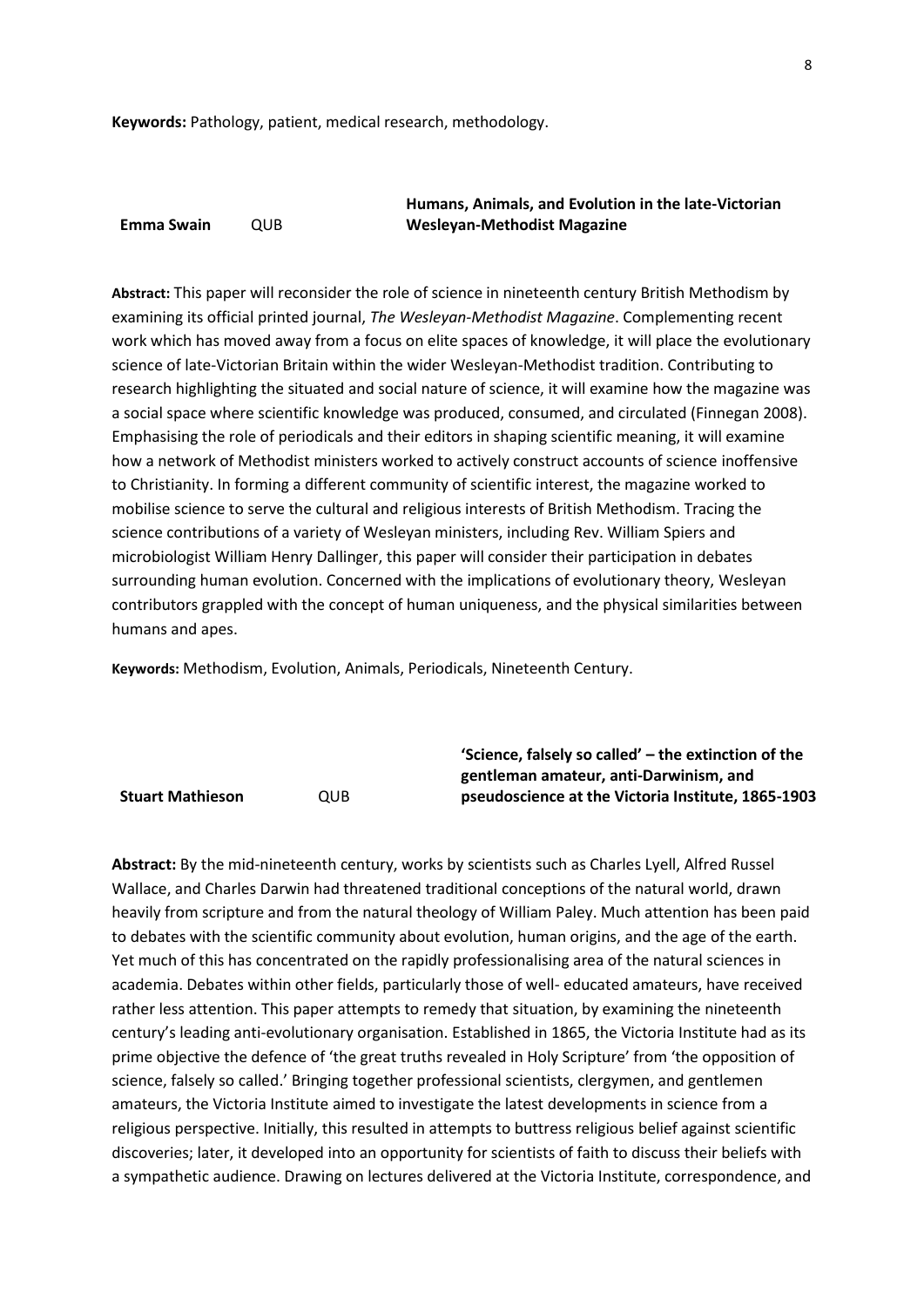proceedings, this paper charts the relationship between religious belief, anti-Darwinism, and pseudoscience in Victorian Britain and Ireland and offers a perspective on scientific developments from an underexplored viewpoint.

**Keywords:** science and religion, professionalisation, pseudoscience, epistemology.

**Nicola Williams** University of Leeds

**Whose Authority? Disciplinary Entanglements in Electron Microscopy and 1950s Plant Cellular Architecture**

**Abstract:** In the early 1950s at the Institution of Leeds, UK, two scientists working in plant cellular architecture were engaged in a power struggle over access to a brand-new electron microscope. At this time the Botany Department enjoyed an international reputation, cultivated by the separately operating laboratories of each party. Irene Manton, a classically trained botanist, helped source the Philips EM100 electron microscope and happened to be head of the department. Reginald D. Preston was a biophysicist operating within the department, who retained funding for research in connection with the new instrument, having already achieved success with electron microscopy. The ongoing problems over access were less about who got there first and more about the relative differences in disciplinary status. Hierarchical divisions at the cellular level, which could be expected to inspire the interest and composite skill set of each party, in turn mirrored the practical organisation of their respective scientific disciplines. The relationship was, and is, an ill-defined and often implicit one. While electron microscopes in the early 1950s could in theory achieve a resolution to the molecular level of detail, in actual biological practice, such aspirations were limited. So, what really separated Manton and Preston in terms of their work with the Philips EM100 electron microscope? This case study reveals that in the 1950s, divisions of social authority based on so-called disciplines were ill- founded. Yet in terms of social authority, scientific legitimacy and thus, ultimately, the funding needed to build scientific knowledge, the implications of these divisions were profound.

**Keywords:** Scientific Authority, Electron Microscope, Disciplines, Cytology, Biophysics.

|                          | University of | Soviet narratives of bacteriophage therapy in the early Cold |
|--------------------------|---------------|--------------------------------------------------------------|
| <b>Dmitriy Myelnikov</b> | Manchester    | War                                                          |

**Abstract:** The term 'bacteriophage' (devourer of bacteria) was coined by Felix D'Herelle in 1917 to describe both the phenomenon of spontaneous destruction of bacterial cultures and an agent responsible, which D'Herelle believed to be a virus. Debates about the nature of bacteriophage raged in the 1920s and 30s, until the viral hypothesis was accepted with electron microscope evidence in the 1940s; there were also extensive attempts to use the phenomenon to fight infections. While it eventually became a crucial tool for molecular biology, therapeutic uses of 'phage' declined sharply in the West after World War II, but persisted in the Soviet Union, particularly Georgia. In this paper, I will focus on how researchers at the Tbilisi Institute of Microbiology, Epidemiology of Bacteriophage, a key centre for phage therapy, built narratives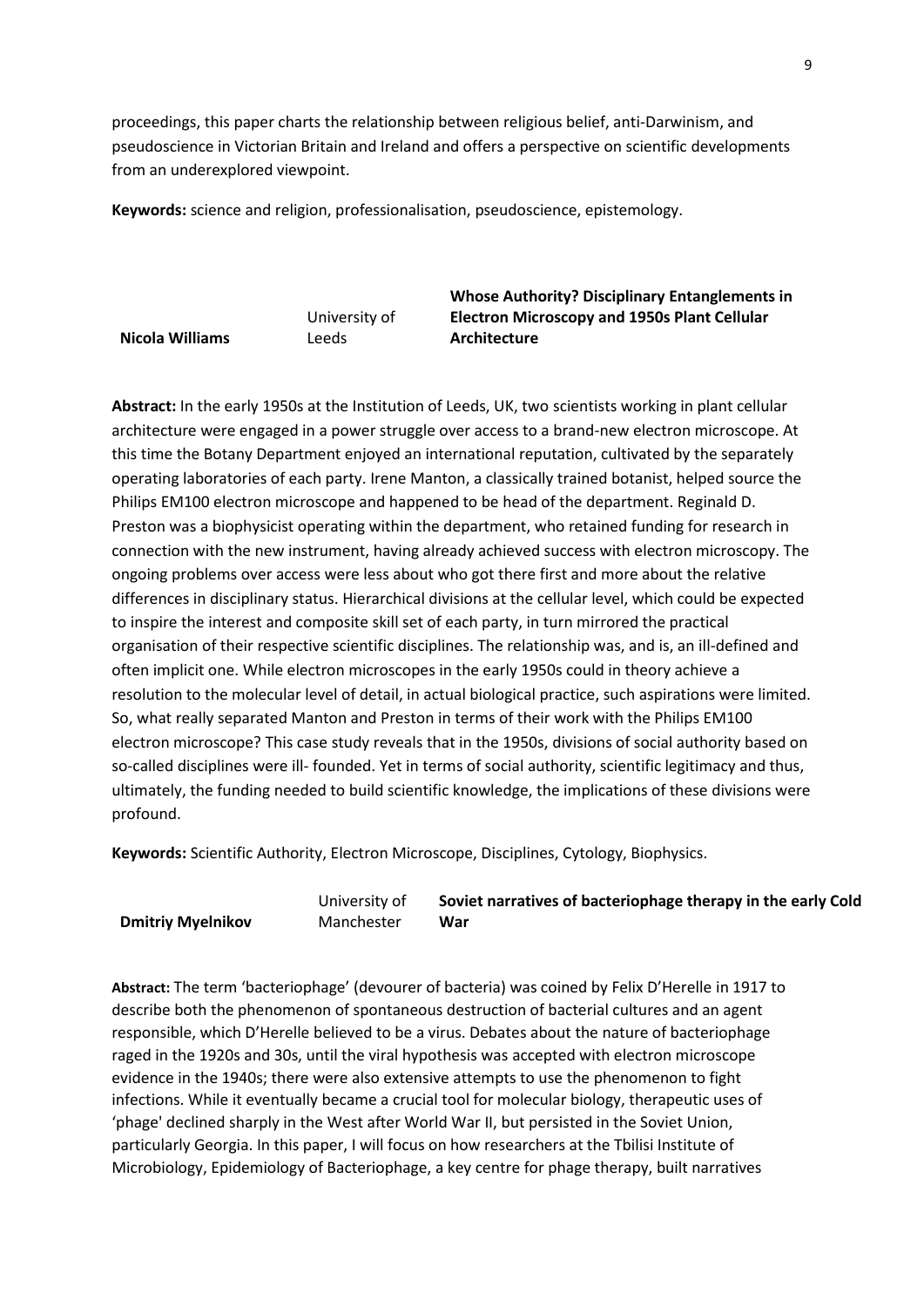around phage, its healing properties, and its liveliness, and recruited them in drug development as well as communication to medical professionals and patients. While viruses have been largely seen as barely living, phage narratives featured heroic animacy, conceiving of a specific agent in the destruction of bacteria and an ally to human immunity. Spanning the transition from wartime Ally collaboration to the isolationism of the early Cold War, and the growing dominance of Lysenkoism post-1948, these narratives helped navigate turbulent political waters, were key in promoting the efficacy of phage therapy, and ensured its survival in Soviet healthcare.

**Keywords:** bacteriophage therapy, Soviet medicine, microbiology, viruses, communication

**Niall Murray** Independent **Medical Irish revolutionaries – a Co Cork case study**

**Abstract:** The revolutionary classes who formed the nucleus of the IRA and Sinn Fein have been linked by many historians to the farming, labourer and artisan classes - but many medical students and graduates help to disrupt this narrative of the Irish revolution (1913-23). While names like Dr Kathleen Lynn and University College Dublin student Kevin Barry more immediately spring to mind, other less-known (and unknown) names who studied for and practiced medicine had roles of varying importance in revolutionary activities. This paper will examine some of those who engaged in military and political revolution in the Bandon and Macroom districts, two of Co Cork's deadliest areas in terms of revolutionary violence. The paper presents a case study of a relatively small and mainly rural area where failed, contemporary and graduated medical students were among those who acted as labour organisers, Irish Volunteers/IRA commanders, Cumann nam Ban scouts and messengers, and medics to the wounded and dying. Through some of their stories and experiences, it will pose new questions about class, motivation, influence and other themes which have not been widely probed by historiography of Irish revolutionaries.

**Keywords:** Revolution, Class, Women, Medical students, Rural.

|                 |            | The Irish Dietary Survey and the rise of nutrition science, |
|-----------------|------------|-------------------------------------------------------------|
| Juliana Adelman | <b>DCU</b> | c. 1940-1950'                                               |

**Abstract:** This paper examines the scientific context of the Irish Dietary Survey, begun after the Second World War. The survey followed the example of other national programmes to study and combat perceived nutritional deficiencies and needs to be understood comparatively. The survey drew its methodology from the work of Scottish nutritional scientist and medical doctor John Boyd Orr and adopted the nutritional standards set by the League of Nations. However, the survey also reflected specific Irish concerns about nationhood, poverty and development. This paper suggests that Irish Dietary Survey can shed new light on how nutrition science was interpreted and adapted to suit local needs.

## **Keywords:**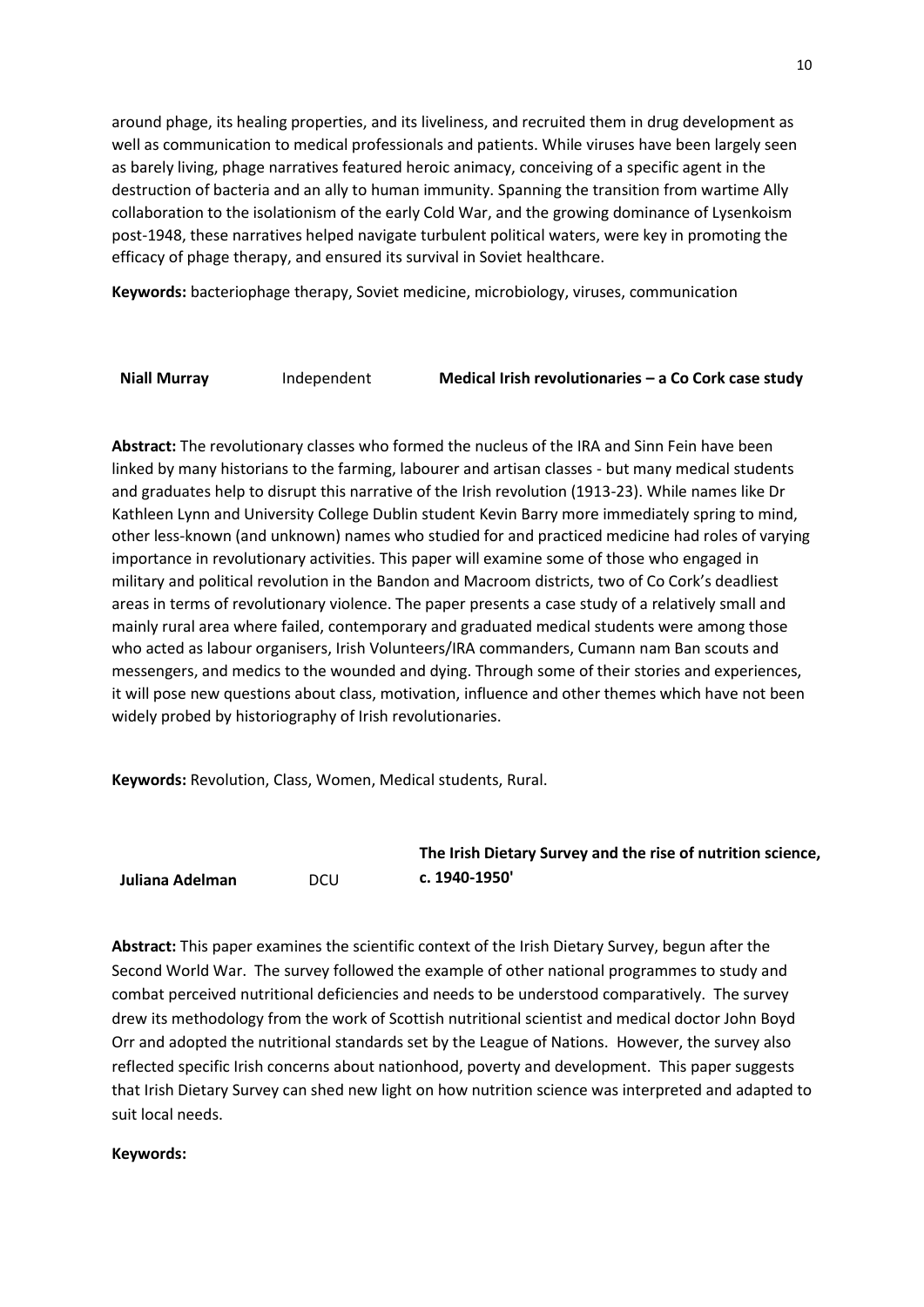**"Nature's Great Gala Performance" – The expeditions, receptions and mobilities of the 1927 eclipse**

### **Abstract:**

The total solar eclipse of June 1927 was the first to occur over mainland in Britain in over two hundred years. British astronomers made the most of the occasion, with astronomers both professional and amateur making plans to undertake expeditions to the path of the eclipse across north Wales and England to make observations. The eclipse was of national interest, with the excitement generated by travel companies and news outlets contributing to an unprecedented movement of people from across Great Britain on trains, buses and cars to areas where the spectacle could be seen. As well as the general public becoming more mobile, this period had also brought about changes in the mobilities of eclipse viewing for astronomers, as new methods of viewing including making observations from aeroplanes provided stunning new ways of seeing the eclipse. This paper will explore various aspects of the eclipse viewing in 1927. Using the expeditions on behalf of the Astronomer Royal Sir Frank Dyson and some smaller parties as a starting point, it will branch out to discuss the popular cultural reception to the eclipse through opinions published in periodicals including *The Saturday Review.* It will also analyse the mobilities of eclipse viewing by both astronomers and the general public, and how geography and astronomy were intertwined in the representations of the eclipse produced in publications for various institutions including the Royal Geographical Society and Royal Astronomical Society.

**Keywords:** Astronomical expeditions, mobilities, cultural reception, geography, astronomy.

**Diarmid Finnegan** QUB **Celebrity scientists and the lecture circuit in Gilded Age America**

**Abstract:** Lecture tours in late nineteenth-century America were a lucrative business. Visiting lecturers in particular attracted huge audiences, often generating large fees for the speaker. A number of British scientists capitalised on this and on their celebrity status by conducting widely praised speaking tours in the United States. These tours not only advanced careers and reputations but also shaped public opinion about the cultural importance of science. This paper draws from work on the American lectures John Tyndall, Thomas Henry Huxley, Alfred Russel Wallace and others to explore the personal and wider public significance of these often-explosive speech events. The tours took place in a period and national context in which scientific thought was emerging as a powerful but also fiercely contested cultural force. To better appreciate the role of public speech in driving and directing science's rising public profile, the paper places the lectures within the elaborate infrastructure supporting platform culture, including the mediating role of sensationalist journalism and other new forms of print media.

**Keywords:**science lectures, Gilded Age America, platform culture, popularisation.

**Women and syphilis: institutional medical relief for venereal disease in Belfast, 1800–1851**

11

**Robyn Atcheson** QUB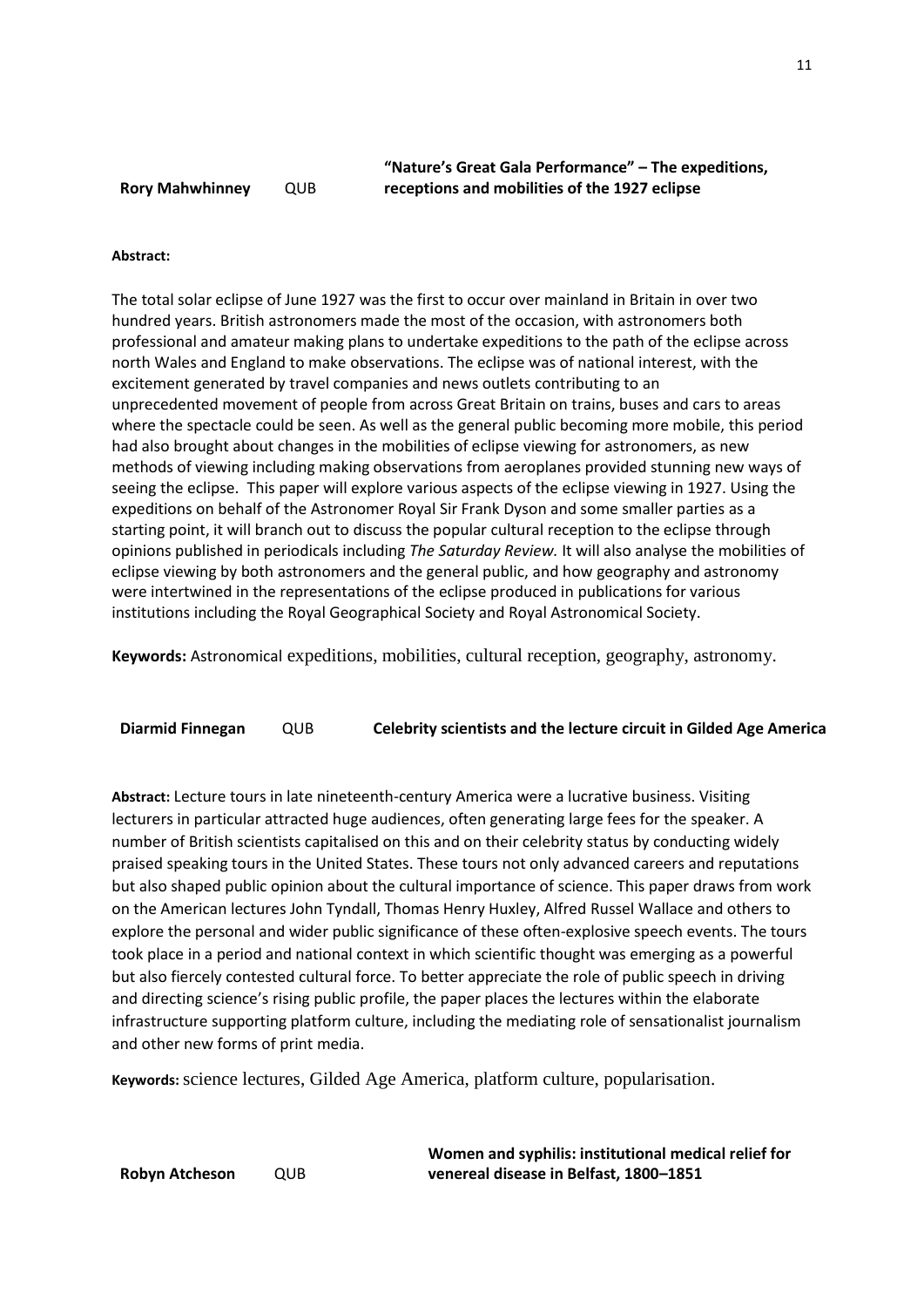**Abstract:** In July 1843 the Board of Guardians of the Belfast workhouse requested that they be kept informed of every case of syphilis that entered the workhouse infirmary. The majority of patient names in medical reports to the Guardians were female and enquiries into the discipline of these women were regular. The emphasis on women with venereal disease was not confined to the workhouse and its associated infirmary and Union Hospital. Other medical institutions and charitable organisations in the town also dealt with syphilitic women, notably the General Hospital and the District Lunatic Asylum. This paper seeks to interrogate how these patients were viewed by those overseeing their treatment and care while also providing an analysis of the moral judgements that were inherent in how society viewed these women. Belfast offers a unique case study, an Irish town with strong British connections, burgeoning as an urban centre and dominated by a Presbyterian elite. The medical network of the town, due to close links with Scotland and the short-lived medical school equipped the physicians of Belfast with a wide range of opinion and debate. The records of the institutions and charities that came into contact with women with syphilis will be used to track how this distinct town dealt with this specific public health issue. This paper offers original research into an aspect of Belfast's history that is often overlooked, while also showing how and why Belfast can be used as a case study.

**Keywords:** syphilis, women, Belfast, institutions, morality.

## **Gillian Allmond** QUB **Purdysburn and Alt-Scherbitz: the German asylum in Belfast**

**Abstract:** There is a persistent historiographical contention relating to the Asylum Age, which holds that it began with high hopes for the cure of large numbers of patients through the provision of therapeutic asylums. These hopes were, it is claimed, dashed by the ever-increasing accumulation of chronic, long-term patients which, by the end of the nineteenth century, saw the mentally ill shut away in what had become 'warehouses', intended simply to sequester society's unwanted. Such a narrative glosses over the complexity of medical and social responses to insanity at this period, and has been challenged on many levels. However, this presentation will focus on the material aspects of asylum life, taking as a case study, the early twentieth century asylum for Belfast, Purdysburn, an institution that was innovative at the period. Unlike English asylums at this time, Purdysburn was built on a 'colony' model, composed of segregated villas distributed around a large rural estate, in emulation of a village or suburban settlement. The inspiration for this asylum layout came from Germany, then at the forefront of research and treatment for the insane, and a particular asylum, Alt-Scherbitz near Leipzig. This presentation will explore the ways in which Purdysburn emulated the German model and the ways in which it differed from it, in order to highlight the concerns of asylum builders in the North of Ireland. It will be demonstrated, through buildings, furnshings, spaces and layouts, that a range of motivations can be attributed to those responsible for building Purdysburn, that go beyond simply 'warehousing the insane'.

**Keywords:** Asylum, Purdysburn, Alt-Scherbitz, colony, insanity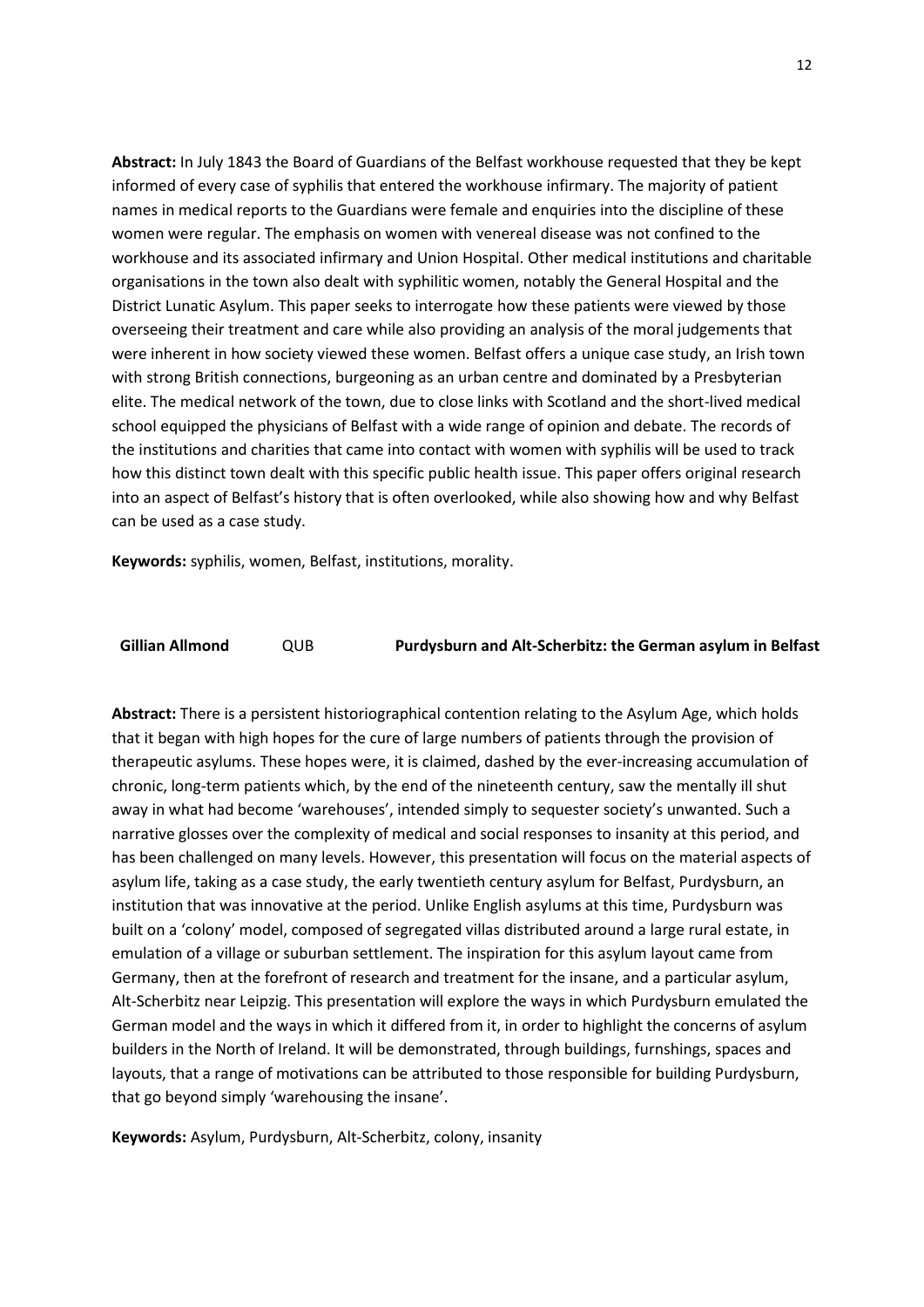|                     | Manchester Metropolitan | 'Somewhere Between Science and Superstition':                |
|---------------------|-------------------------|--------------------------------------------------------------|
| <b>Amy Chambers</b> | University              | <b>Religious Outrage, Horrific Science, and The Exorcist</b> |

**Abstract:** Science and religion pervade the 1973 horror *The Exorcist* (1973) and the film exists, as the movie's tagline suggests, 'somewhere between science and superstition'. Recently released archival materials show the depth of research conducted by writer/director William Friedkin in his commitment to presenting and exploring emerging scientific procedures and accurate Catholic ritual. Where clinical and at times seemingly barbaric science fails, faith and ritual save the possessed child, Reagan MacNeil (Linda Blair) from her demons. *The Exorcist* created media frenzy in 1973 with increased reports in the popular press of demon possessions, audience members convulsing and vomiting at screenings, and apparent religious and specifically Catholic moral outrage. However, the official Catholic response to *The Exorcist* was not as reactionary as the press claimed. The United States Conference of Catholic Bishops' Office of Film and Broadcasting (USCCB-OFB) officially and publically condemned the film as being unsuitable for a wide audience, but reviews produced for the office by priests and lay-Catholics, and correspondence between the Vatican and the USCCB-OFB show that the church at least notionally interpreted it as a positive response to the power of faith. Warner Bros. Studios were however keen to promote stories of religious outrage to boost sales and news coverage – a marketing strategy that actively contradicted Friedkin's respectful and collaborative approach to working with both religious communities and medical professionals. Reports of Catholic outrage were a means of promoting *The Exorcist* rather an accurate reflection of the Catholic Church's nuanced response to the film and its scientific and religious content.

**Keywords:** science, US Catholic Church, medical procedure, William Friedkin, moral outrage, film history, science communication

| Natasha Kennedy | QUB | "Memory, identity, and originality in the works of Samuel Butler" |
|-----------------|-----|-------------------------------------------------------------------|
|-----------------|-----|-------------------------------------------------------------------|

**Abstract:** This paper will examine the intersection of literature and memory sciences in the nineteenth century by exploring the conflictions that occur between philosophical and biological conceptualisations of memory. To exemplify this, I will use Samuel Butler's dystopian novel Erewhon (1872). Butler's understanding of 'memory' shifts from the first edition of Erewhon in 1872 to its revised 1901 publication, producing a contradictory text. Butler was an avid follower of the 'organic memory' movement that gained momentum in the mid to late nineteenth century. His texts Life and Habit(1878) and Unconscious Memory(1880) proposed that memory-substance was contained in the ovum, and theorised that habits were accumulated and passed down through successive generations, eventually becoming an 'unconscious' action, or memory. Previous critical engagements with Butler's work have argued for his scientific influences but have neglected his early lack of interest in science. Evidence shows that Butler's knowledge of scientific literature was scarce when writing the 1872 edition. As a result, this first edition's conceptualisations of personal identity and memory are rooted in metaphysical seventeenth- and eighteenth-century conceptions of selfhood. This paper will therefore argue that Butler is a less systemic thinker that previously thought, and his 1901 edition still bears the marks of his earlier philosophical and theological conceptions of memory. By illustrating a less systemic Butler that has formerly been portrayed, I question whether Butler's contribution to the 'organic memory' canon is an original hypothesis, and whether the paradoxes evident in his work are intentional to stimulate further debate.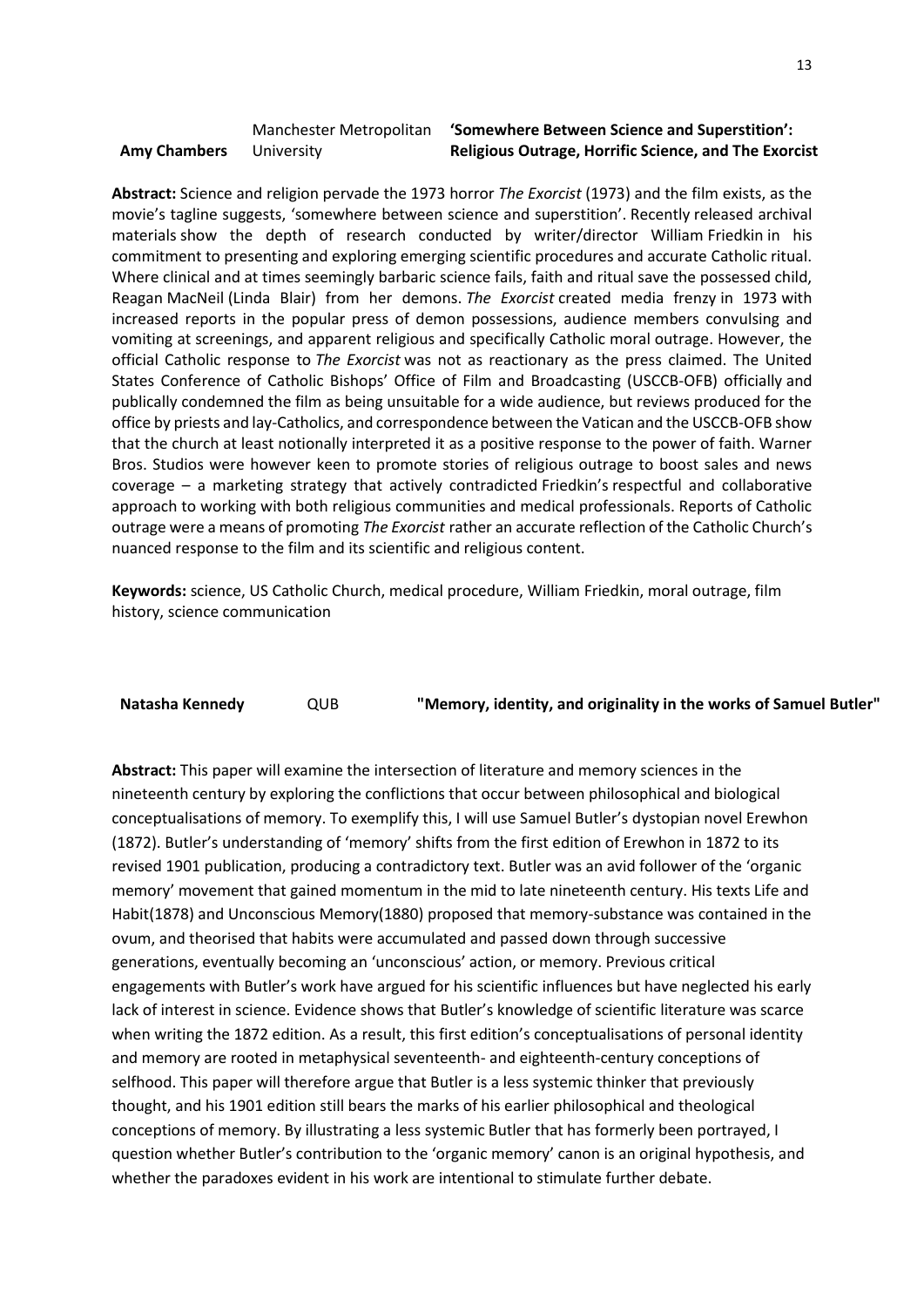**Keywords:** Memory, Nineteenth-century, Samuel Butler, Psychology, Dystopia.

## **Caroline Sumpter** QUB **Feminism, sympathy and the nineteenth-century eugenic utopia**

**Abstract:** How was sympathy employed in debates over women's social and reproductive rights at the *fin de siècle*? This paper explores the utilization of scientific debates around sympathy by first wave feminists, and foregrounds its complex relationship with feminist eugenics. In the utopia imagined by Jane Hume Clapperton, *Margaret Dunmore; or, a Socialist Hom*e (1888) and in her sociological work *Scientific Meliorism and the Evolution of Happiness* (1885) moral elitism takes what now seems a deeply dystopian turn. Here, the 'transitional' stage towards feminism allows the supposedly morally advanced to claim the right to control the reproductive destiny of those deemed less physically and emotionally fit. From the 1889 anti-suffrage petition, and its concerns over the vote as a threat to female 'disinterestedness and sympathy', to feminist perceptions that the widening of sympathetic impulses was the harbinger of gender equality in the future, I examine eugenic feminists' troubled relationship with the concept of feeling with and for others.

**Keywords:** eugenics, sympathy, evolution, reproduction, utopia.

#### **Lynda Payne** University of Missouri-Kansas City **"Shunned as a loathsome object": The invention and marketing of a mechanical bed for bedridden patients in the early nineteenth century**

**Abstract:** In 1808 the well-known London surgeon, Sir James Earle, appended "An Account of a Contrivance to Administer Cleanliness and Comfort to the Bed-Ridden or persons confined to bed by Age, Accident, Sickness, or any other Infirmity" to an essay on treating patients with multiple fractures. Using diagrams, Earle explained how it consisted of an upper bed that could be raised and a lower bed, which was stationary. This made it much easier to change bedding and insert bedpans. The Earles financed construction of the beds and successfully promoted their use in hospitals, workhouses, and insane asylums in Europe and America. This paper analyzes what the invention and marketing of what came to be known as the "Earle Bed" tells us of the experiences of those who were confined to their beds and frequently "shunned as a loathsome object" in early nineteenth-

century England. Being bedridden was a physical, sensual, emotional, and economic state that many would have experienced at some point in their lives, due to illness, accidents, violence, insanity and old age. This is a subject that has not been studied in any detail save for works on the concept of voluntary invalidism among Victorian women. Analyzing the rationale behind the invention and success of a contrivance to aid the bedridden, offers glimpses of the physical and mental worlds of the many who were forced, rather than chose, to take to their beds.

**Keywords:** Patients, Bedridden, Invention, Poverty, Surgeons.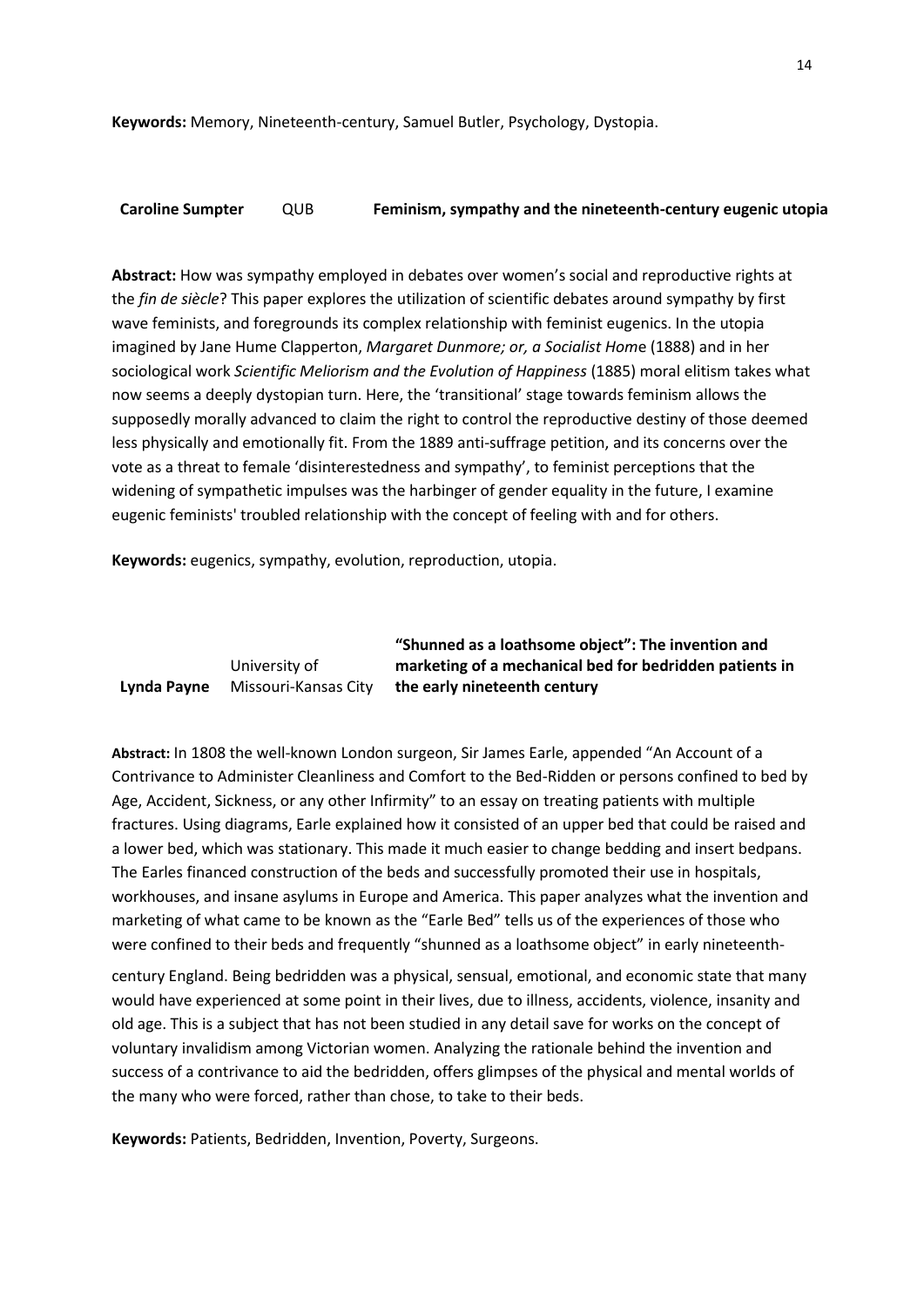**Abstract:** The 1918-19 Influenza pandemic may have been responsible for fifty million deaths worldwide. Unsurprisingly, as the real cause of influenza was unknown at the time and as there is still no known cure for the disease, there was little consensus among the Irish medical profession on the best treatment for, or, prevention against the disease. However, this did not prevent a myriad of preventions and influenza cures being suggested. Irish people, like those elsewhere had to resort to over-the-counter remedies to help treat the disease. Consequently a vast assortment of products and patent medicines were advertised in Irish newspapers, which claimed to have curative or preventative powers against influenza. The paper will discuss recommended treatments for influenza along with the debate among Irish physicians on the use of vaccines or alcohol to prevent or treat the disease. It will illustrate that in Ireland, as elsewhere, the medical profession were found wanting during this pandemic, which resulted in a large number of varied products that claimed to prevent or cure the disease. It will show how manufacturers exploited public fears by making tenuous links between their products and influenza and conclude that the lack of medical consensus on treatment of influenza in Ireland forced the public to resort to other measures to help combat the disease.

**Keywords:** Pandemic, Cures, Spanish Influenza, Vaccines, Treatments.

**M.A. Katritzky**

**Patricia Marsh** Independent

The Open University, Milton Keynes

**Parasitic conjoined twins: some early modern case studies.**

**Abstract:** During the early modern period, intensive scrutiny was directed at anatomically nontypical humans, in particular live **conjoined twins**. Exceptionally for pre-modern conjoined twins, the sub-category now known as human parasitic conjoined twins then survived beyond the first year of life in significant numbers. This paper overviews some dozen pairs of parasitic conjoined twins who earned their living as itinerant performers between the  $16<sup>th</sup>$  and  $18<sup>th</sup>$  centuries. They range from Jacques Floquet, a Spanish boy at the early 16th century Papal court, through Shackshoon, a non-European imported for show at the royal court of King James II by the voyager Sir Thomas Grantham, to the Italian Antonio Martinelli, who toured 18th century Europe with his wife and performing children and, despite hiding his parasitic twin during public performances, was examined, described, even depicted, by physicians of several nations. Their target audiences were elite royalty, nobility and religious leaders at the courts of England and Europe, as well as public fairground spectators, but also medical students and qualified physicians. Most offered the option of private physical examinations, for the payment of a substantial premium. Extensive and invasive examinations of live twins by early modern healthcare professionals and others, recorded in numerous brief allusions and several detailed accounts, provide insights into their shared skin, blood and urine.

**Keywords:** early modern, renaissance, parasitic conjoined twins.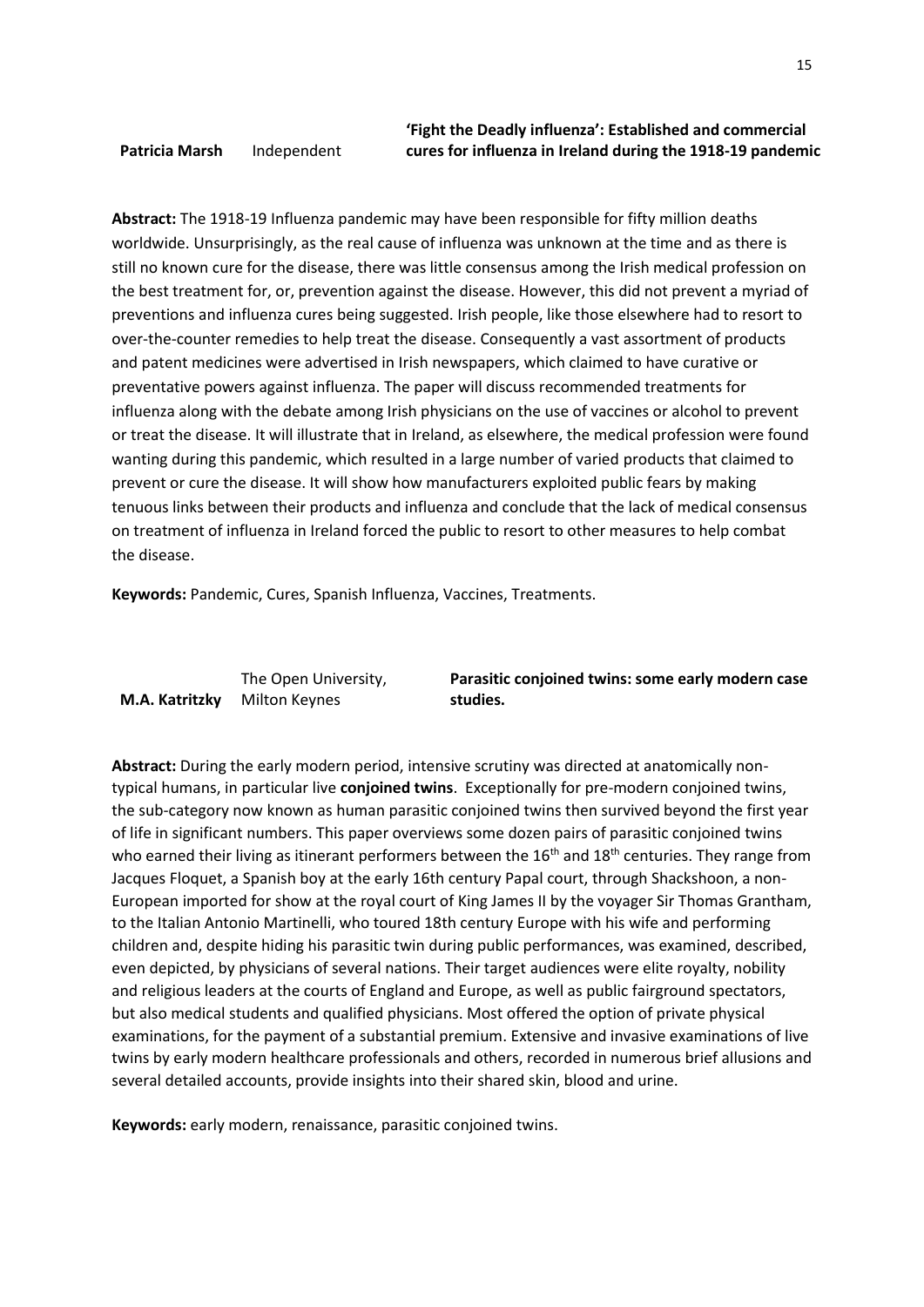**Kathleen Miller**

University of Toronto/QUB **Women, Public Health and Print During the Great Plague of London in 1665** 

**Abstract:** *London's Dreadful Visitation, or, A Collection of all the Bills of Mortality for this Present Year* (1665), a collection of the bills of mortality published weekly by the Company of Parish Clerks during the Great Plague of London in 1665, is prefaced by a letter describing the printer's reasoning for bringing the set of bills to a reading audience, to "render a faithfull Account, why I undertook this Publication". Publishing the collection is an act of posterity, the printer explains, allowing each reader to "search out the PLAGUE of his own HEART and BRAIN, and PURGE OUR SELVES*"*. The printer, identified on the cover of the text as E. Cotes, was Eleanor Cotes, the official printer for the Company of Parish Clerks in 1665. In this paper, I examine the numerous places in which gender emerged in the process of collecting and printing the bills of mortality in 1665, recovering female agency where it is often obscured at first glance. From the searchers' medical authority over establishing the cause of death of plague victims to critiques and defences of the searchers' role to the publication of their findings, women were essential to the official management and communication of public health measures in plague-ridden 1665 London. This paper addresses a range of texts that demonstrate, comment upon, or critique the female role in officially managing pestilence, including the plague orders, John Graunt's *Natural and Political Observations* (1662; reprinted in 1665), John Bell's *Londons Remembrancer* (1665) and Eleanor Cotes' letter preceding *London's Dreadful Visitation*.

**Keywords:** Bills of mortality, Print culture, Gender , Great Plague of London, 1665, Eleanor Cotes.

**Lucy Havard** UCL **'Preserving practices in the early modern kitchen'.**

**Abstract:** Early modern receipt books have become increasingly popular sources for historical research over recent years. Eclectic compilations of food recipes, medicinal remedies and household tips, these manuscripts provide rich, multi-faceted opportunities for historical study and discussion. Furthermore, the descriptive rather than prescriptive nature of these sources suggests that they provide us with a more realistic impression of what really went on in the early modern household. Building on the work of Elaine Leong, this paper explores women's culinary activities in the seventeenth-century domestic sphere, and how they can be interpreted as forms of 'experiment' in their own right. Focusing on the practice of preserving various foods in the home – an essential task to ensure adequate supplies over the long winter months – I will consider the testing and editing of recipes, and the concept of proof with reference to the various 'efficacy claims' that feature in receipt books. This paper also examines seventeenth-century receipt books as sources representative of domestic knowledge-making. Not only are these manuscripts instructive in terms of the advice offered in their pages, but they also give some sense of the assumed level of domestic knowledge in the early modern period. By restaging various seventeenth- century recipes, I consider what steps or instructions in recipes remain unwritten because such details were considered commonly known. As a result of this research, might we need to recalibrate our view of what comprised early modern 'science'?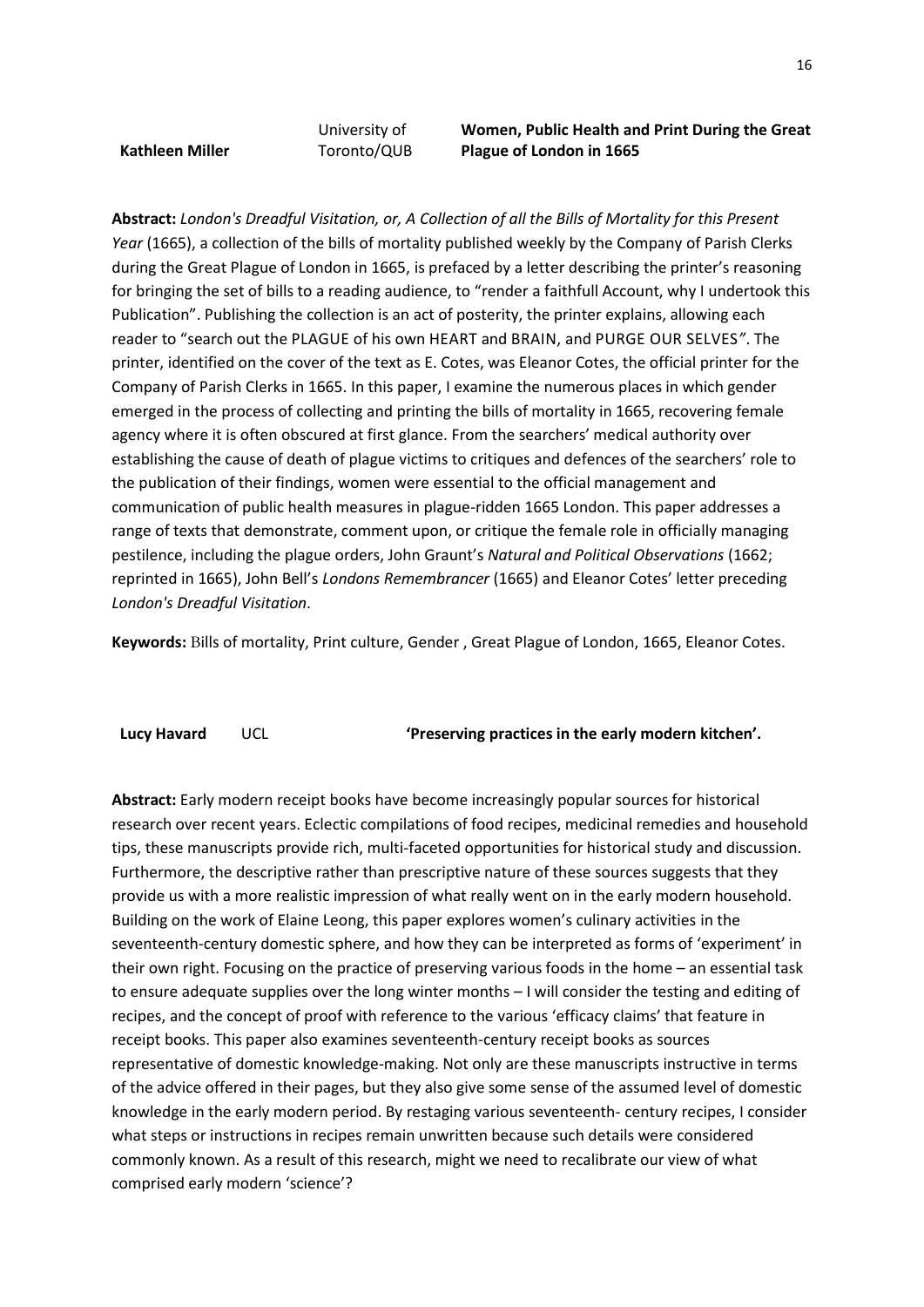**Keywords:** domestic, cooking, receipt books, early modern kitchen, household 'science'.

**Nuala Johnson** QUB

**Illustrating Nature: Charlotte Wheeler-Cuffe and the Natural History of Colonial Burma.**

**Abstract:** Natural history was one of the areas of late nineteenth-century science where women could make some significant contributions, albeit through informal and unofficial avenues. In particular, in the fields of plant illustration and plant collecting women formed part of an invisible army of knowledge producers, often working outside the recognised channels of the emerging discipline of botany. Isla Forsyth has claimed that "The where of scientific practice at times was liberating, the colonies in particular affording women space for practicing science". For Charlotte Wheeler-Cuffe colonial Burma did appear to provide her with the freedom to explore, collect, travel and illustrate the natural history of the region. But as Felix Driver has observed representations of scientific exploration often continue to "privilege the actions of heroic individuals… [and] tends to be dominated by the actions of European and American men, venturing forth on incredible journeys". In this paper I will enumerate some of the ways in which Wheeler-Cuffe transgressed familiar gender categories during her time as a servant of empire in late nineteenth and early twentieth-century Burma. How she negotiated her position as the wife of an imperial official and also developed as an enthusiastic and talented amateur illustrator, traveller and plant-collector, in ways that both accommodated and challenged the gendered understandings of empire, will be explored.

**Keywords:** Botany, Illustrators, Charlotte Wheeler-Cuffe, Burma, Empire

**David Ceccarelli** University of Rome

**From Foetal Infection to Epigenetic Inheritance: the Case of Telegony**

**Abstract:** Telegony, i.e. the idea that the characteristics of previous mates can influence the hereditary constitution of the female parent, represented a distinguishing issue in nineteenthcentury biology. Since Lord Morton's observations on the crossbreed between a mare and a quagga stallion, examples of "foetal infections" became part of veterinary studies, being afterwards reframed in the later debates on inheritance and evolution. Though the rise of Mendelian genetics challenged its theoretical basis, discussions of telegony had taken on a specific meaning for evolutionists between the 1880s and the 1890s. The present proposal aims at analysing how neo-Lamarckian evolutionists addressed telegony as a key argument for epigenetic inheritance against August Weismann's doctrine of the separation of germplasm from the somatoplasm. In particular, I will explore the role that the so-called American School of neo-Lamarckism played in reifying such a concept. Furthermore, I will discuss how the use of telegony to substantiate theories about inheritance gave United States a remarkable role in the international debate, especially as far as humantelegony was concerned.

**Keywords:** telegony, evolution, inheritance, neo-Darwinism, neo-Lamarckism.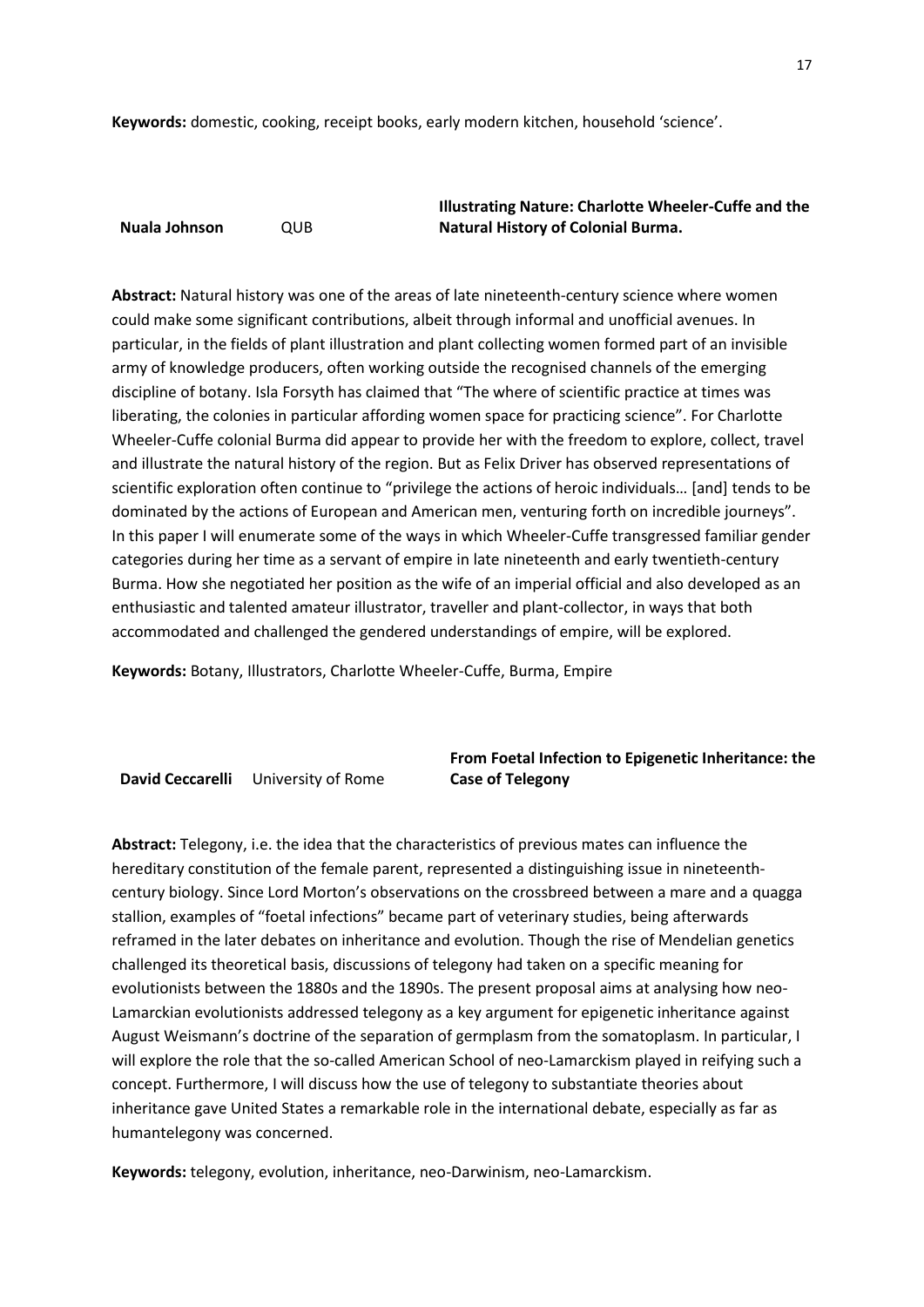## **Max Meulendijks** QUB

## **Hungry Cells, Darwinian Struggles: Medical translations of Phagocytic theory into British evolutionary debates.**

**Abstract:** In the early 1880s, Elie Metchnikoff claimed to have synthesised the findings of Pasteur, Virchow and Darwin through his 'cellular' theory of immunity. Supported by the Pasteur Institute, he compiled observations on unicellular and multicellular animals, and argued that phagocytes, or 'devouring cells', could be traced along evolutionary history as the main weapon of organisms against disease. In the 1890s, this would face increased resistance from the German 'humoral' school supported by Robert Koch, which argued that chemical properties of the blood were crucial in fighting disease. This paper argues that its connection to Darwinism made the phagocytic theory popular in Britain in the early 1890s. However, whilst Metchnikoff's reliance on Darwinian theory has been well observed, it should be noted that he was supportive of Lamarckian theories of the inheritance of acquired characters as well. With the growing fault line between neo-Darwinians and Lamarckians in 1890s Britain, medical professionals began to reinterpret the theory to fit this new ideological landscape, and provide support for the side of their choice. Two prominent medical professionals are used as case studies to show how phagocytic theory was adapted to the British context. Firstly, John George Adami, a Cambridge graduate who had worked with Metchnikoff, and became Professor of Pathology at McGill University, Montreal. Secondly, John McFadyean, an Edinburgh veterinarian and Professor of Pathology, whose Journal of Comparative Pathology and Therapeutics was salient among his profession. This aims to show the use of evolutionary debates in medical professionalization.

**Keywords:** Immunity, neo-Darwinism, neo-Lamarckism, Bacteriology, Geography.

|             |     | The Intemperate Brain: debates over habit and heredity |
|-------------|-----|--------------------------------------------------------|
| John Durnin | UCL | in the 19 <sup>th</sup> century                        |

**Abstract:** What effect, if any, does alcohol have upon the nervous system? As the temperance movement gained popularity and political influence in the 19th century, the potential influence of intemperate habits on human heredity became a pressing topic for concern in both the medical and the religious press. The shared anxieties of medical and religious institutions led to an abundance of Christian phrenological pamphlets and treatises that attempted to unite the religious and phrenological views on the dangers of intoxication. Often overlooked by both historians of phrenology and historians of the temperance movement, the 'Christian phrenologists' (as David de Giustino called them) worked to compile medical cases and testimonies that linked the consumption of alcohol to mental degeneration. In this paper, I argue that by examining the significance of phrenological thought to the temperance movement, we can better understand how ideas of the transmission of illnesses and vices from parent to offspring were diffused in the 19th century to the reading public. Drawing on John van Wyhe's characterisation of phrenology as a popular medium through which scientific naturalism gained prominence, I show that the temperance movement provided a site of discourse that communicated not only the dangers of alcohol, but also theories of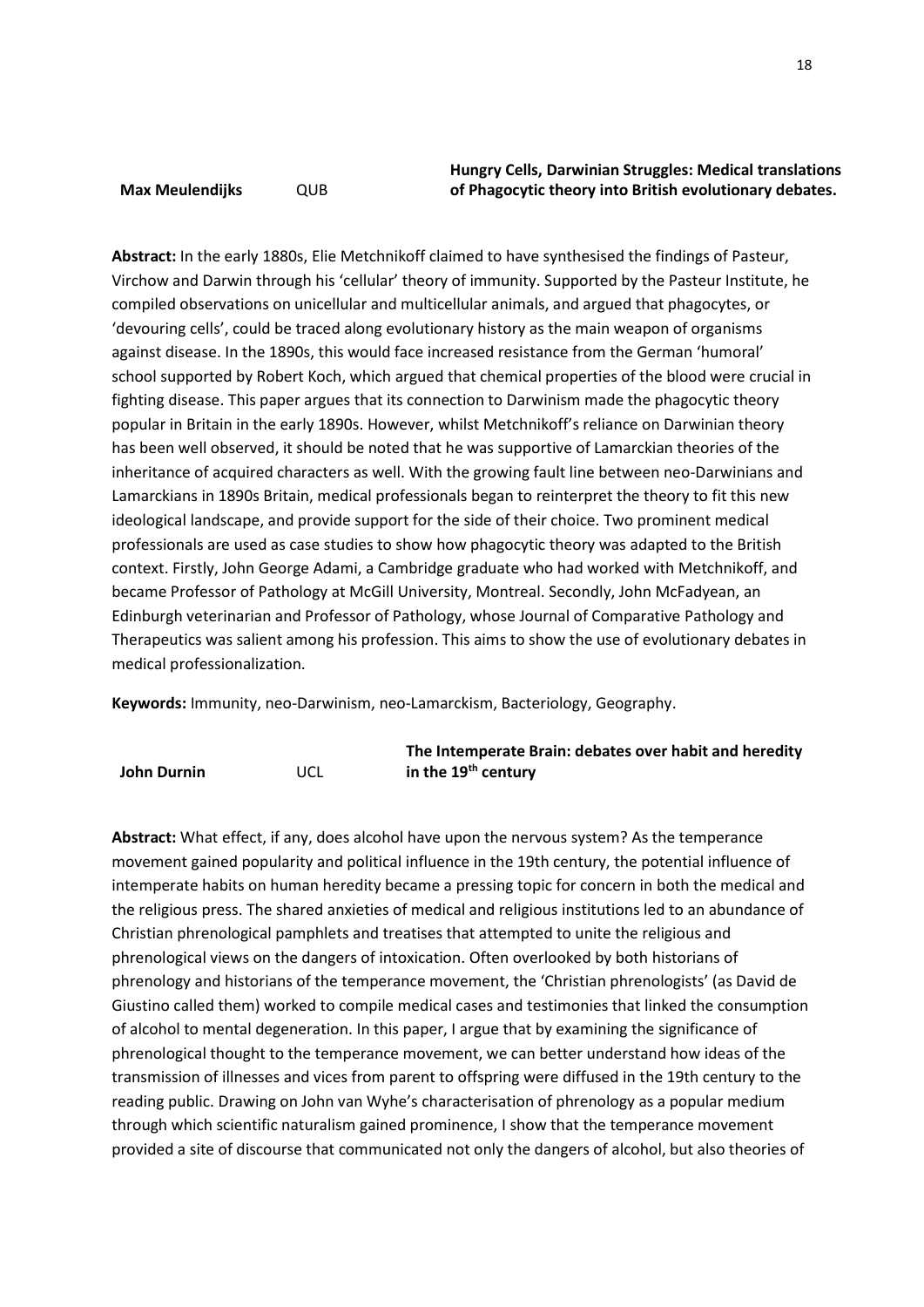reproduction, heredity, and the transmission of acquired traits. As such, the temperance movement prioritised some understandings of the laws of heredity while overlooking or downplaying others.

**Keywords:** Heredity, popular science, phrenology, temperance movement, alcoholism.

**Thomas Quick** University of Manchester **A "New Race" in the Making: Anthropometry, Genetics, and the Albino Dogs of University College London.**

**Abstract:** How and why did animal breeding gain epistemic primacy in discussions relating to the nature of human biological difference? Historians have identified the early twentieth century as a time of increasing scientific scepticism regarding the claims of physical anthropology. This paper complicates this narrative via an examination of the enrolment of dogs within scientific discussions of race at this time. It examines how the British biometrician Karl Pearson and his collaborators Edward Nettleship and Charles H. Usher used an established Chinese breed to produce a population of albino dogs between 1908 and 1928. In detailing the ways in which these scientists applied anthropometric techniques and medical hereditarian ideas to establish and cultivate this 'new race', it demonstrates that early genetic experimentation was more closely related to nineteenth-century anthropology than has hitherto been recognised. The dogs of University College London were made to simultaneously stand in for harder-to-manipulate Chinese humans and promote a specific set of ideals regarding the overall biological control of Britain's (official and unofficial) empire. They thereby point to the emergence of new approaches to the establishment of racial claims. Whereas nineteenth-century race science focused almost exclusively on the study of human bodies and human-made objects, twentieth-century genetics enrolled non-human animals as experimental proxies for the evaluation of human biological difference. Animal experiments were valued because they allowed race scientists to reconcile disparate nineteenth-century concepts relating to blood, inheritance, and breeding.

**Keywords:** Race, Empire, Anthropology, Genetics, Animality.

**Matthew Holmes**

University of Cambridge

**Philosophies of Transformation: Demonstrating D'Arcy Thompson's Science of Form**

**Abstract:** D'Arcy Wentworth Thompson's 'Science of Form' – the explanation of biological development and morphology through physical forces and mathematical laws – has long been viewed as an idiosyncratic, even heretical, episode in the history of evolutionary biology. Recent scholarship has sought to overturn this view, demonstrating that Thompson was not an isolated figure, but part of a network of like-minded "romantic" biologists across Europe and North America. This paper argues that a key influence upon Thompson's seminal work, On Growth and Form (1917), may be far more practical, and lie closer to home, than previously realised: experimental demonstrations of basic concepts in physics. Thompson claimed that forces such as surface tension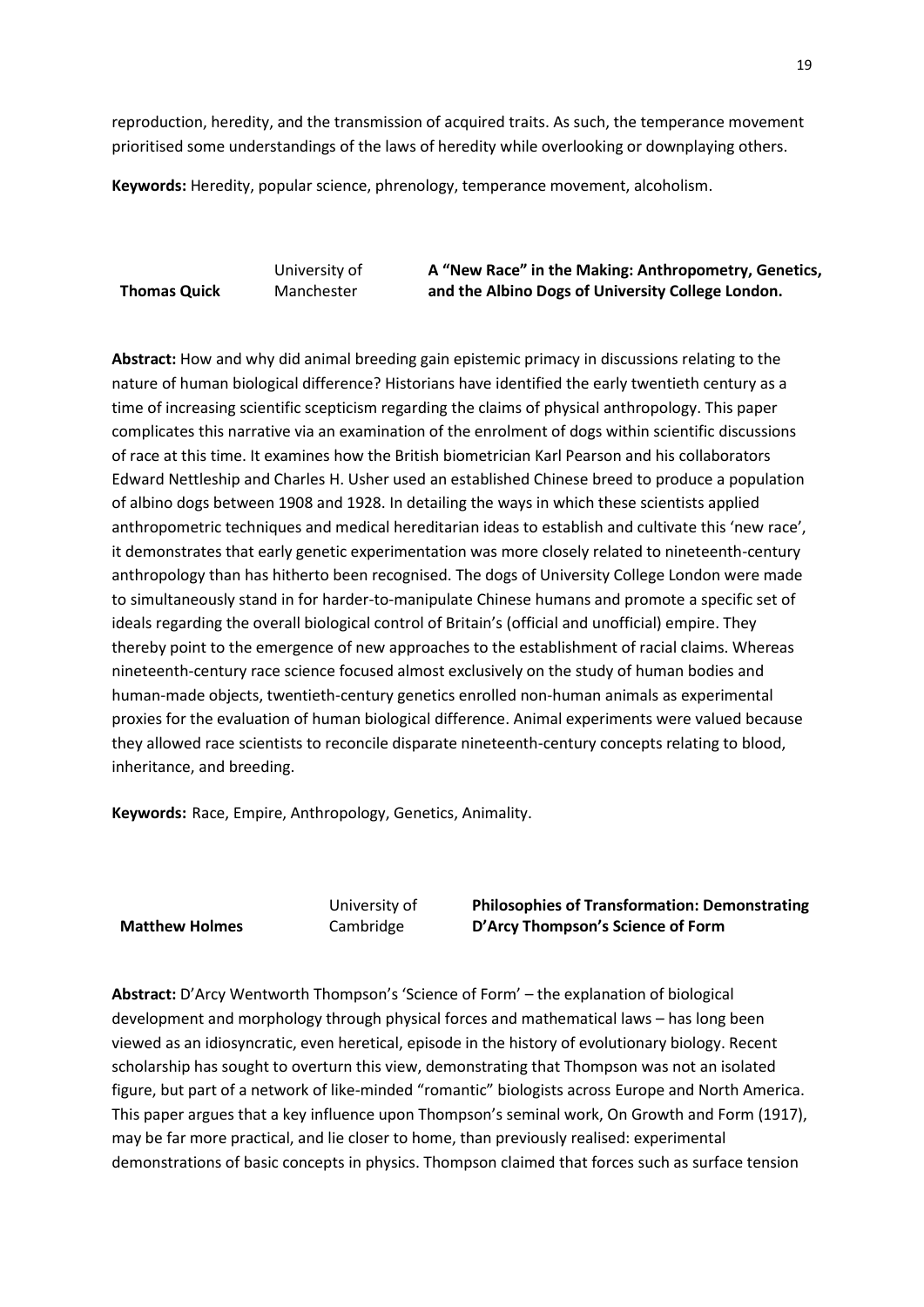dictated the shape and function of organisms. Louis Compton Miall, Professor of Biology at the University of Leeds, also linked surface tension to morphology. In a 1982 lecture, Miall explained how his views were shaped by textbook physics experiments: from Van de Mensbrugghe's float to Plateau's oil globules. Fifteen years later, these examples were also cited in On Growth and Form. Harnessing correspondence between Thompson, Miall, and like-minded physicists, this paper will explore the influence of experimental demonstrations on Thompson's Science of Form. These exchanges not only indicate extensive crosstalk between early-twentieth century physics and biology, but suggest that Scottish physicist James Maxwell may have left a formerly unappreciated biological legacy.

**Keywords:** D'Arcy Thompson, evolution, experiment, On Growth and Form, morphology.

| Jonathan    | Texas A&M  | Like Flies to Honey: Fraud, Froth, and Investing in Emerging |
|-------------|------------|--------------------------------------------------------------|
| Coopersmith | Jniversity | <b>Technologies</b>                                          |

**Abstract:** The promise of emerging technologies has long attracted inventors, developers, promoters and investors seeking to profit from "the Next Big Thing." Fraudulent and "frothy" firms – firms that intended to succeed commercially but quickly failed – also appeared, reflecting both the enthusiasm of promoters and investors and the reality of technological and market uncertainty. The development and diffusion of emerging technologies depended on the overinvestment of capital by profit-seeking investors acting irrationally instead of conservatively. That lack of market discipline and the concomitant flows of eager money provided opportunities for fraudulent and frothy as well as more grounded firms. Hundreds of thousands of people eager for a piece of the Next Big Thing invested neither wisely nor well in the emerging technologies such as gas lighting in the 1880s-90s, telephony in the 1890s-1910s, and internet firms in the 1990s. Fraudulent and, to a lesser degree, frothy firms raised the cost of doing business for all firms by absorbing financing and resources, not only directly but by requiring entrepreneurs and investors to perform due diligence and comply with regulations developed to prevent fraud. These firms acted as an invisible "scam tax" on legitimate firms by creating distrust and doubt, sometimes to the extent of painting all firms with the taint of dishonesty. By linking fraud and froth closely with the rise of new investment opportunities, this paper will significantly enhance our understanding of the culture of commercialization of new technologies.

**Keywords:** Emerging technologies, fraud, speculative bubble, failure.

**Sam Robinson** University of York **Anticipating Ocean Exploitation and the Law of the Sea (1968-84).**

**Abstract:** The UN Law of the Sea (1968-1984) was intended to legislate for the new capabilities that developments in underwater science and technology opened up for developed nations. In reality the negotiations became a point when the superpower technological hegemony of the global ocean was challenged by the 'Group of 77' – nations that saw the negative potential of new technologies in terms of the external exploitation of their resources. Science policy was formed in response to the anticipated capabilities of such technologies which far outweighed the realities of extracting deepsea minerals and resource exploitation in remote and inhospitable environments. Thus, the